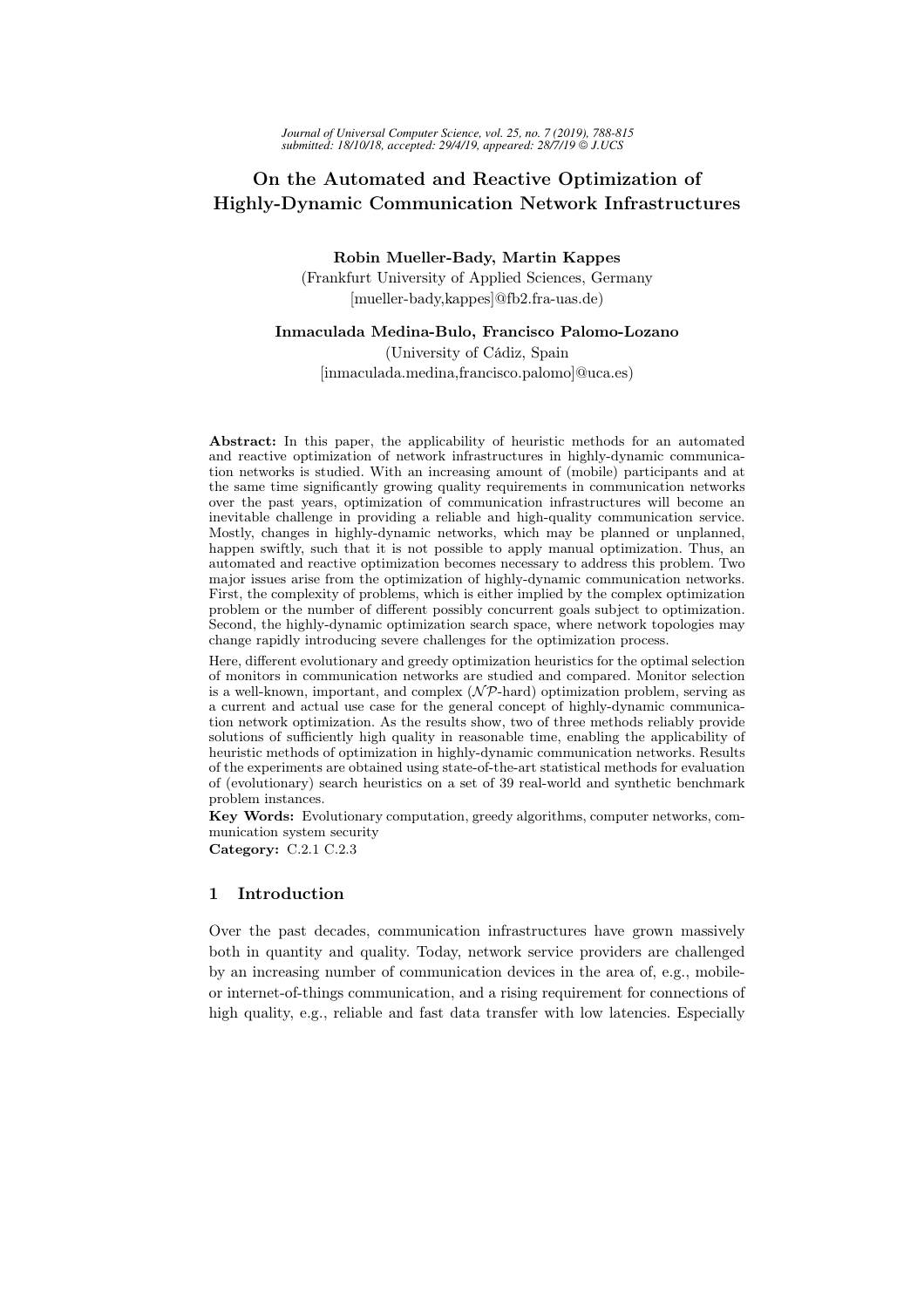in the area of mobile communication using smartphones, tablets, laptops, or other devices connected via mobile-broadband subscriptions, the global number of participants increased over more than 20% annually in the past 5 years and it is expected to reach a globally total of 4.3 billion according to the statistics of the International Telecommunication Union [ITU, 2013].

In the area of network management it is necessary to distinguish between two different types of events which may occur during operation: ordinary (planned) events and extraordinary (unplanned) events. In most cases, ordinary events such as roaming of mobile clients or maintenance of network infrastructure devices are taken into account during the design of the network. Requirements may change over time, e.g., due to a higher number of mobile roaming devices or new (quality) obligations, but may usually be covered by flexible and scalable design beforehand. On the other side, extraordinary events such as hardware failures or attacks on the infrastructure may as well be addressed by proper prevention techniques, e.g., redundancy and countermeasures for security incidents. However, due to the financial effort, rapidly evolving area of possible attacks and vulnerabilities, and an increasing complexity of the systems, ultimate security is neither achievable nor efficient. Hence, in order to react reasonably and efficiently on changes in the network infrastructure, an automated, reactive and steady optimization of the network infrastructure offers huge advantages.

Optimizing communication networks is subject to research since years. However, with the evolving use and importance of networks as described before and the developing technology of Software Defined Networking (SDN) and Network Function Virtualization (NFV), a completely new way of network management becomes possible [Marotta et al., 2017]. While the focus of network optimization had been on creating robust, resilient and efficient design and maintenance of stationary network topologies, SDN and NFV enable a bird's-eye view on the whole administrative domain and additionally offer programmatic access to network properties such as bandwidth management or dynamic routing. This also facilitates new network security applications by enabling early detection of possible threats, e.g., botnets, denial of service attacks, or propagation of malware [Lagraa and Francois, 2017].

In this paper, the problem of monitor placement in highly-dynamic communication infrastructures is addressed using different methods from the area of Evolutionary Algorithms (EAs) and other heuristic optimization techniques. As monitors act as sensors for traffic in communication networks, it is the most basic but also possibly most important step towards securing communication network infrastructures. However, while being an important problem in network management, the monitor selection is just one possible use case of reactive network optimization, which might be subject to change depending on the corresponding requirements.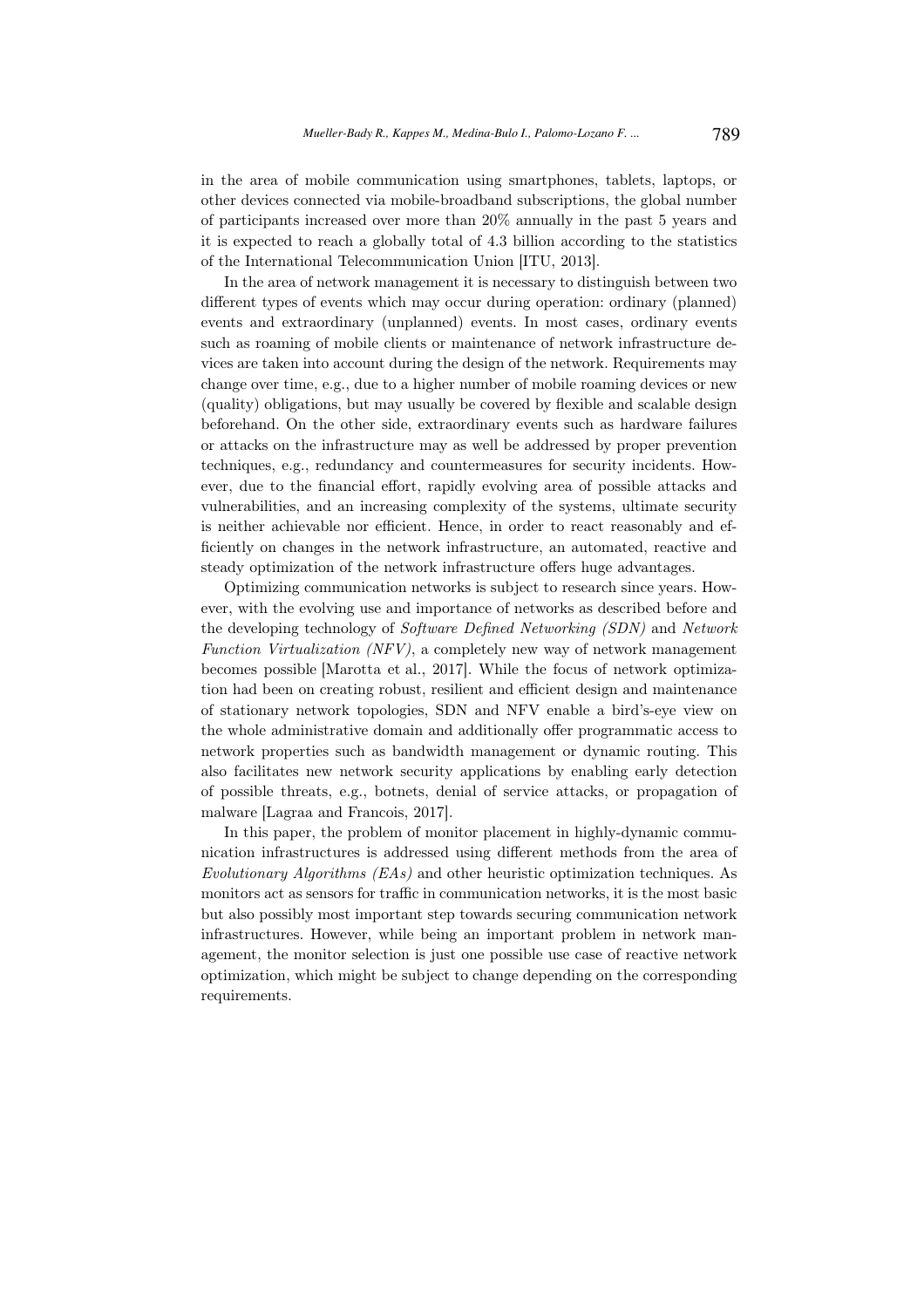One of the major challenges addressed here is the highly-dynamic infrastructure, which implies steady and frequent changes of the network topology, such that only a limited time-window is available for the optimization process. In this case, the network may change after each evaluation of the optimization method, which has several implications for the optimization process which are described in more detail in the following sections. However, one has to distinguish between dynamic monitoring and dynamic infrastructures. While dynamic monitoring describes the dynamic placement of monitors in a network, dynamic infrastructures describe the changing topology of a network to be monitored. It is important to mention that it can be useful to apply dynamic monitoring even in static infrastructures as network traffic is usually dynamic and hence requirements for monitoring change accordingly.

This paper introduces the following major contributions in the area of automated and reactive optimization of highly-dynamic communication network infrastructures:

- Study of the general applicability of heuristic methods in reactive optimization of highly-dynamic communication networks
- Comparison of three different current methods for optimization of monitoring in dynamic communication networks
- Consideration of 37 well-known real-world and synthetic problem instances for benchmarking the optimization methods
- Conduction of statistical significant experiments in order to show advantages and disadvantages of the methods under study
- Runtime analysis of the optimization methods in order to show applicability

The remainder of this paper is structured as follows: In the following section, an overview of the current state of the art is given, followed by the definition of the monitor selection problem in Section 3 and the proposed solving strategy in Section 4. Section 5 describes the experimental setup for the experiments conducted, while Section 6 discusses the results. The paper closes drawing conclusions from the study and providing an outlook for possible future work in Section 7.

# 2 Related Work

Optimization of communication networks has been done in the past, especially in relation to the optimization of mathematical graphs [Yang et al., 2008, Chiang, 2009, Baccelli and Zuyev, 1999, Atiqullah and Rao, 1993]. Most of the research focuses on the network design problem and its variants, i.e., the initial design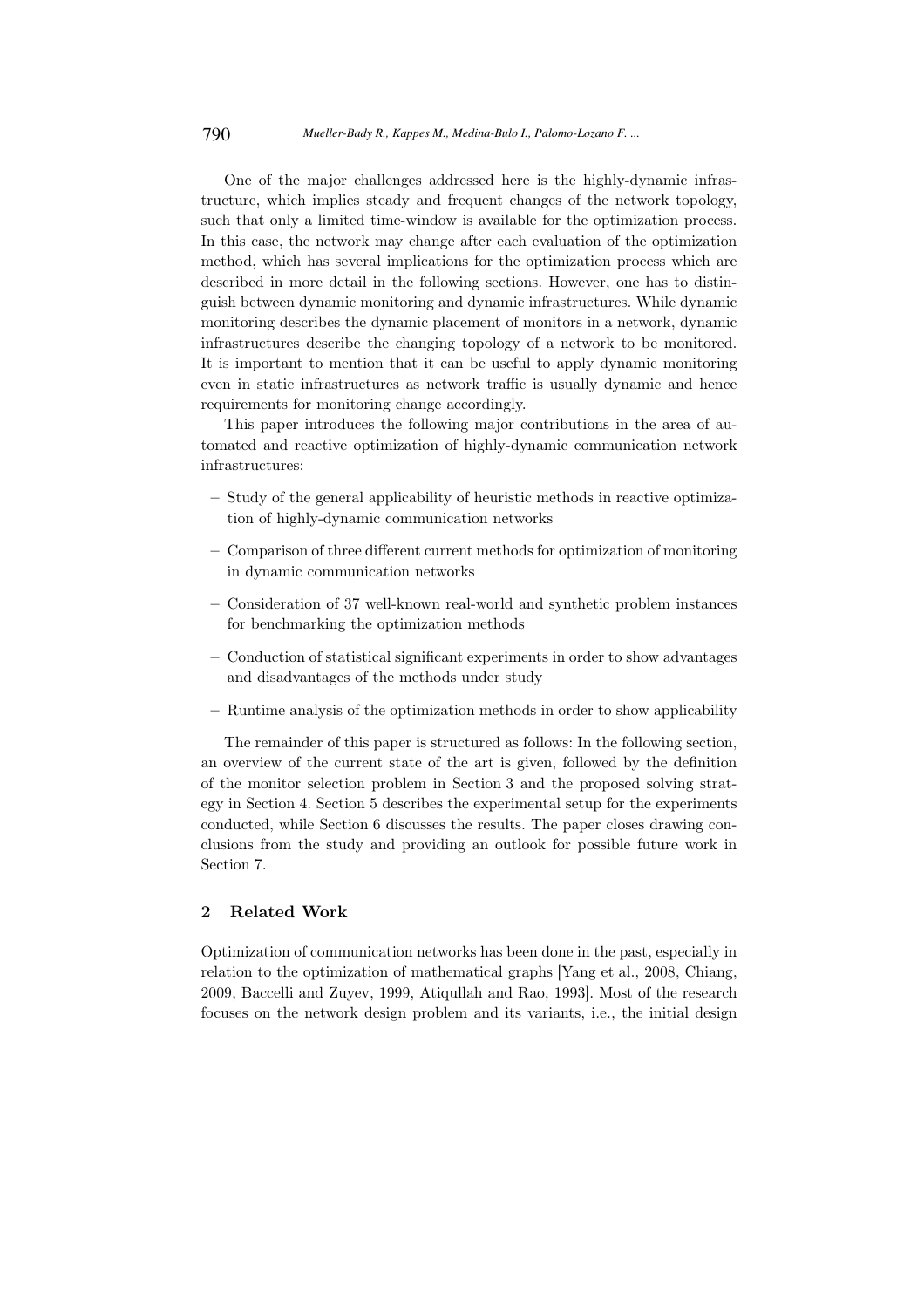of a network as opposed to a steady optimization. Recently, the development of network virtualization techniques like SDN and NFV enables a completely different way to manage networks providing programmatic access to detailed network and traffic configurations and thus facilitates automated and reactive network optimization. This feature of SDN and NFV can be used in conjunction with heuristic optimization in order to implement a continuous optimization lifecycle, i.e., SDN provides current information for the optimization method, then the optimizer provides an improved model of the network which is finally rolled out into the actual network using SDN again.

While changes in communication infrastructures may have several reasons, e.g., hardware failure, malfunction, non-stationary participant, etc., SDN and NFV add another challenge for optimization of such dynamic infrastructures. Hence, supporting processes of networks, e.g., monitoring, need to be adapted in order to keep pace with a changing requirements in dynamic communication networks.

In the area of EAs, Evolutionary Dynamic Optimization (EDO) [Branke and Schmeck, 2003, Rohlfshagen and Yao, 2008] is an important field covering dynamic search spaces in optimization. It has grown over the past decades, as shown by the survey papers of Nguyen et al. [Nguyen et al., 2012] and Cruz et al. [Cruz et al., 2011]. EDO has been applied to different areas, such as car distribution systems [Michalewicz et al., 2007] or electrical grounding grids [Neri and Maekinen, 2007]. Furthermore, EDO has also been applied to network-based problems, such as wireless sensor network design [Quintao et al., 2005], dynamic shortest-path routing problems in mobile ad-hoc networks [Shengxiang Yang et al., 2010] or in stationary network environments such as the topological design problems having multiple objectives [Dasgupta et al., 2012].

Current research work of different researchers disagree on which method is the most beneficial for solving graph-based problems, particularly the monitor selection problem. The most efficient implementations for solving the monitor selection problem, which is strongly related to the well-known minimum vertex *cover* ( $MVC$ ) problem, are NuMVC [Cai et al., 2017] and FastVC [Cai, 2015] as proposed by Cai, which are both based on a greedy local search and studied on experiments. However, Chauhan et al. have shown that an evolutionary approach is generally more efficient than a local search [Chauhan et al., 2017] for solving the MVC problem in stationary scale-free networks.

All approaches discussed are applied to static graph problem instances, e.g., the exact optimization method proposed by Chen [Chen et al., 2010], while the problem studied in this paper covers optimization in highly-dynamic networks. Hence, using a hybrid method combining both, EAs and local search, seems to be a reasonable choice.

Solving the monitor selection problem in highly-dynamic network environ-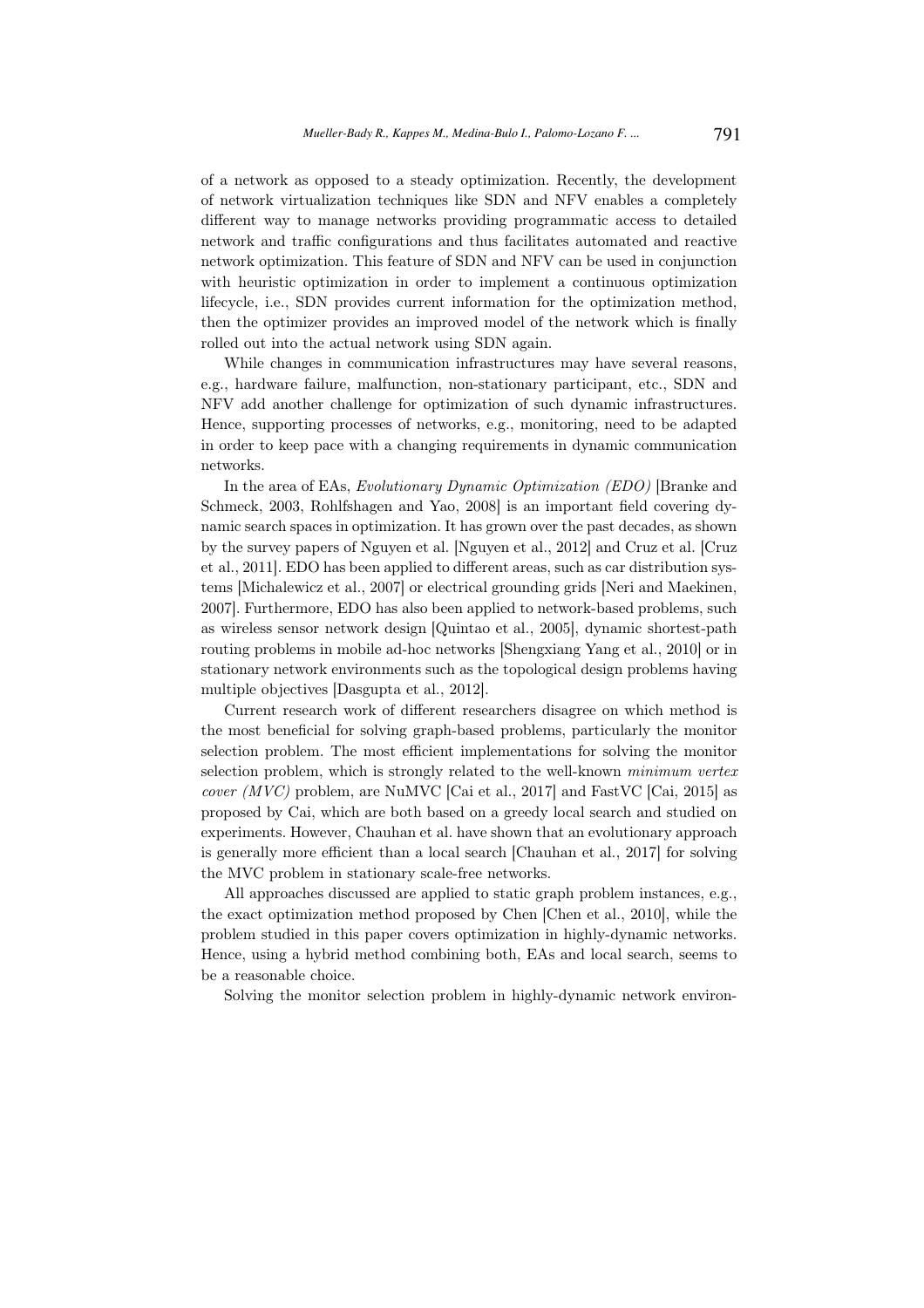ments has first been addressed by Mueller-Bady et al. in [Mueller-Bady et al., 2018]. Based on this idea, this paper introduces some major improvements for solving the monitor selection problem in highly-dynamic networks:

- Experiments are extended. Here, another optimization method, a common EA, is used in order to complete the comparison of the hybrid local search EA, the standalone local search method, and the common EA.
- The number and type of problem instances is significantly increased. A set of 39 diverse problem instances are taken from both, real-world networks and well-known synthetic graph benchmarks in order to be able to evaluate a general applicability of the proposed methods to highly-dynamic problem instances.
- A state-of-the-art parameter tuning method is applied in advance to tweak the parameters of the optimization method, taking into account the different problem instances and optimization parameters, and
- A comprehensive and significant statistical analysis is applied to the results of the experiments and displayed in various formats.

#### 3 The Monitor Selection Problem

The first step in securing a communication network is implementing an adequate monitoring in order to be able to evaluate events in the network and, in case it is necessary, implement suitable countermeasures. In network management and surveillance, monitoring is usually accomplished by installing monitors on specific nodes in the target network, such that traffic that passes through edges connected to these nodes, often referred to as links in terms of communication networks, can be analyzed. The whole network is said to be monitored in case all active links have at least one active adjacent monitor capturing traffic.

In general, both types of network infrastructure changes might appear during ongoing monitoring: software changes induced by, e.g., SDN, or hardware changes due to failure or malfunction. For monitoring a network, both changes can make it necessary to adapt positions of monitoring nodes to the same extent. While malfunction of hardware occurs unexpected even during an active connection but usually with a low frequency, changes induced by SDN may have a very high frequency depending on the network. Hence, for the remainder of this paper, the actual reason for monitoring adaptions in the network is not further considered in more detail. However, in order to stress the optimization methods, a worst case with a high frequency of changes is assumed for the experiments.

A fast and comprehensive method to monitor all links in a network is to implement monitors on all nodes in the network. However, as deployment of a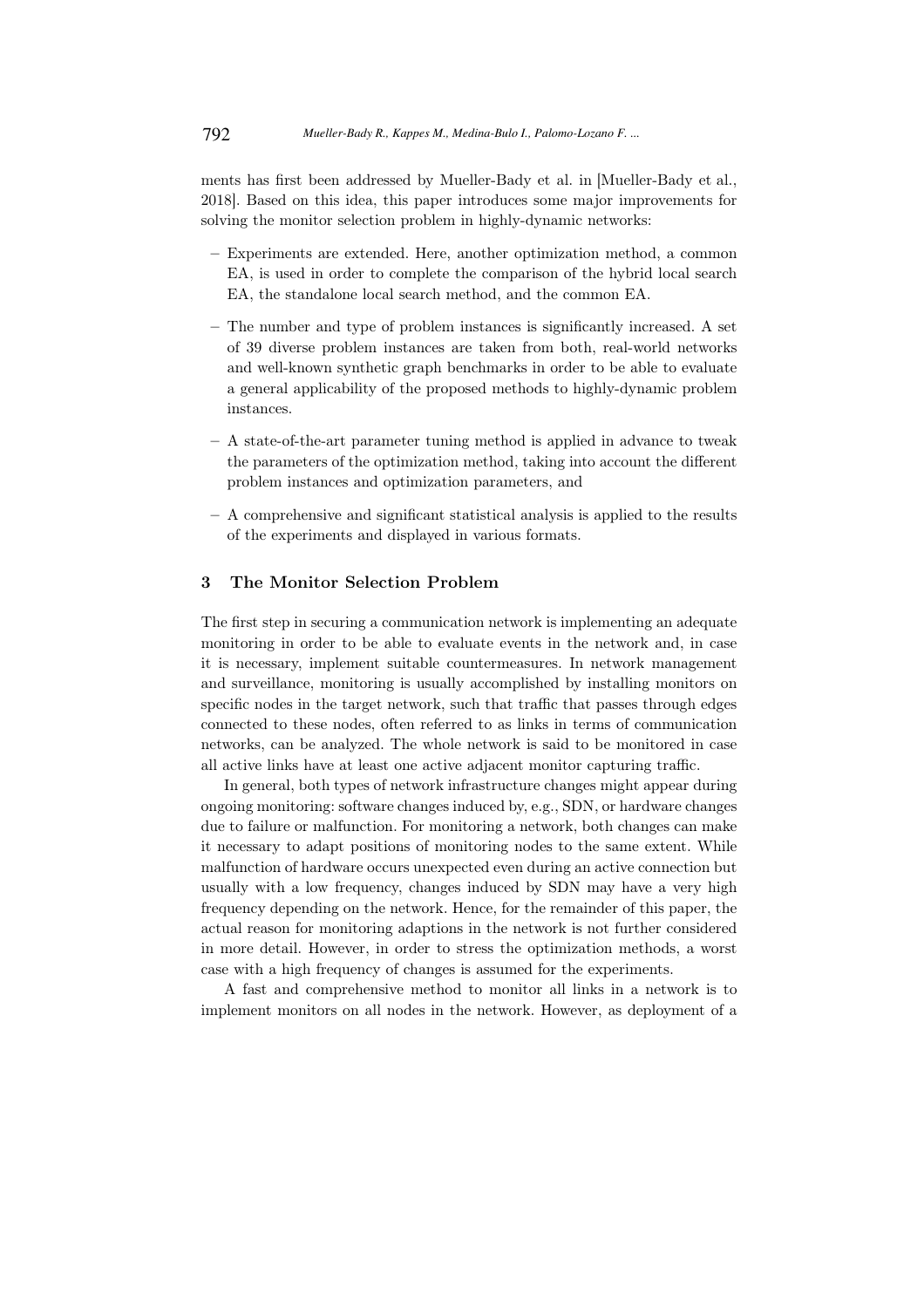monitor also implies several drawbacks such as implementation and maintenance cost or performance loss on network nodes, it is desirable to implement the optimal number of monitors at the optimal positions in the network in order to cover all links. In the problem under study, each node in the network may be used as a monitor. However, in case the particular use case makes it necessary, further constraints on this model may restrict the use of nodes as monitors based on the, e.g., type, occupation, or cost for implementation.

In order to model communication network infrastructures, mathematical graphs have been shown to be a beneficial. In this paper it is assumed that a communication network is modeled by a finite simple graph, such that  $G = (V, E)$ , with V being the set of vertices, representing the nodes, and  $E \subseteq V \times V$  being the set of edges representing the connecting links between nodes. Throughout this paper, unless otherwise mentioned, definitions of Diestel apply [Diestel, 2017].

As described before, the monitor selection problem is closely related to the well-known  $\mathcal{NP}$ -hard MVC optimization problem introduced by Karp [Karp, 1972]. A vertex cover is defined as a subset of vertices  $V' \subseteq V$  such that for each edge  $\{v_i, v_j\} \in E$ , either  $v_i \in V'$  or  $v_j \in V'$ , or both. A minimum vertex cover is a vertex cover where  $|V'|$  is minimal for all possible vertex covers of network model G. As the underlying monitor selection problem can be generalized to the described MVC problem, it can be shown that it is also a  $N\mathcal{P}$ -hard optimization problem. For the sake of brevity, the proof is omitted here.

As opposed to the MVC problem, the dynamic monitor selection problem uses an additional edge weighting in order to prioritize monitoring on specific links in the network. With the edge priority it is possible to model monitoring priorities depending on different measures, e.g., graph centrality. In the experiments conducted, edge priorities are either derived from information available from the problem instances or they are generated randomly. In order to apply the edge priority to the network model, the definition is extended to  $G = (V, E, w)$ with  $w : E \to \mathbb{N}$  being a non-negative weighting function modeling the priority.

In order to reflect the time constraints in the dynamic monitor selection problem, the optimization is done within the period  $[t_{start}, t_{end}]$  with  $t_{start}$  being the start and  $t_{end}$  being the end of the optimization process. Thus, the quality of a solution depends on which edges are covered, the amount of monitors used and the time point at which the solution was acquired. With the definition of the time window, the previously defined network model graph reflecting the problem instance can be defined as dynamic graph  $G_t = (V_t, E_t, w)$  with  $|V_t|$ and  $|E_t|$  being the amount of active vertices and edges at time point t and the time-independent priority function  $w$ . As the underlying search space is highlydynamic, the resolution of the time windows is the number of evaluations of the optimization method, i.e., the network model changes after each evaluation of the target network.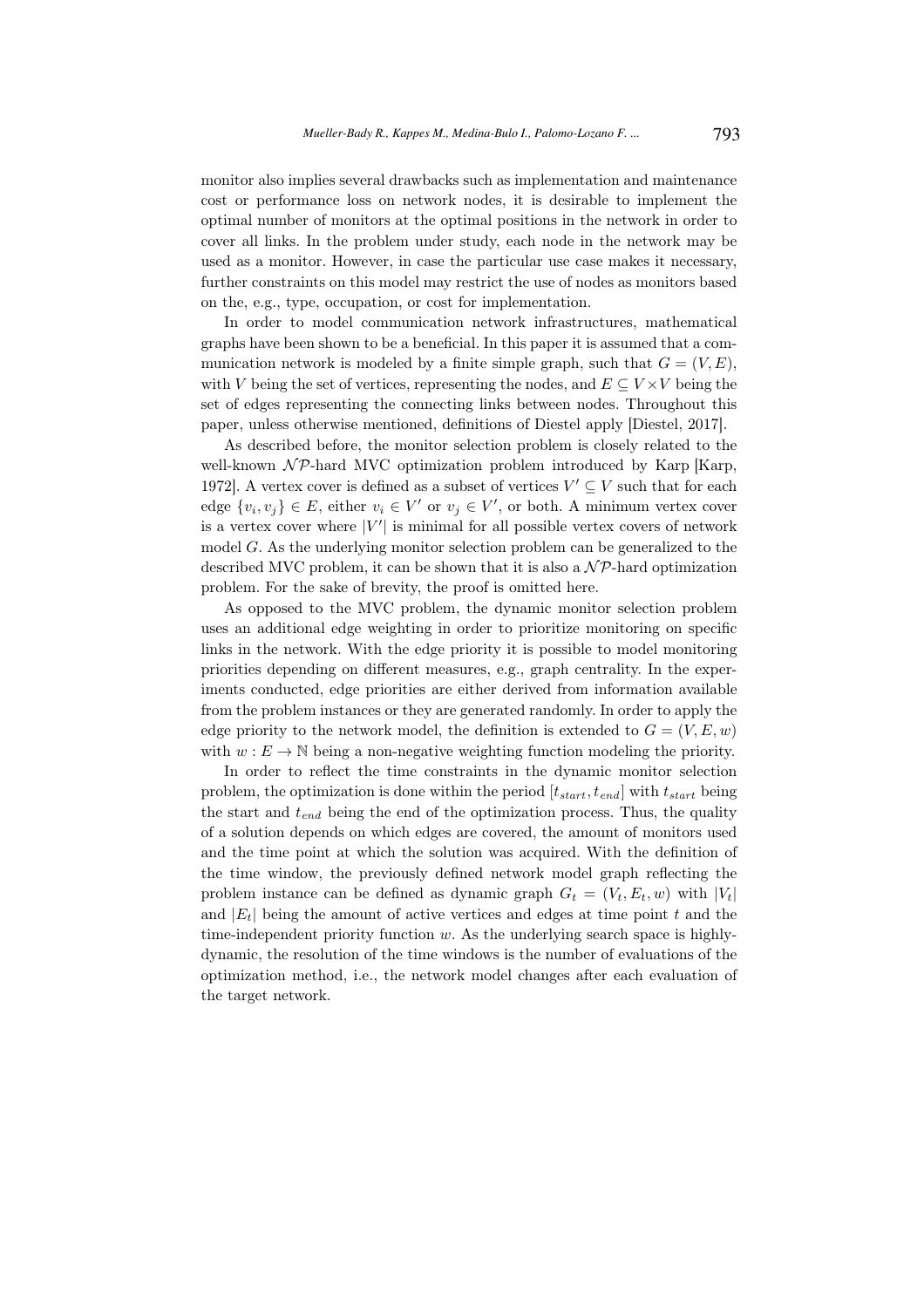### 4 Proposed Solving Strategy

In this section, the methods for solving the monitor selection problem are described in necessary detail. Generally, the proposed solving strategy is a hybrid search heuristic composed of a robust EA for broad exploration of the search space and a fast local search approach for exploitation of the (local) search space, forming the local search evolutionary algorithm (LS EA). The method has been successfully applied in a different context before [Mueller-Bady et al., 2017b]. However, in this paper, the proposed LS EA is compared to its individual components, i.e., the LS and the EA part. In the following, these components are described in detail.

#### 4.1 Evolutionary Algorithm

The evolutionary component is based on a generational EA. As common for this kind of heuristics, a set of random initial candidate solutions (individuals) is drawn and evaluated, forming the initial population. Then, until a certain termination condition is satisfied, the evolutionary process is applied iteratively as follows. First, two distinct individuals are selected from the population acting as parents. These parents create two children using a recombination operation which are mutated introducing minor random changes to the candidate solutions. Finally, the new population is are reduced to its original size using selective pressure induced by a selection operation. The termination condition for the optimization process is usually that a certain number of evaluations or a specified quality threshold has been reached.

According to Gen et al. [Gen and Cheng, 1999] and Doerr et al. [Doerr et al., 2012], there exist different formats for representing encodings of candidate solutions. For the dynamic monitor selection problem, a vertex-based approach is used as follows. Let  $\bar{x} = (x_1, \ldots, x_n)$  be a binary *n*-tuple representing a candidate solution, such that each  $x_k$  resolves to whether a monitor is present on the corresponding vertex  $v_k$  in the graph or not:

$$
x_k = \begin{cases} 1, & \text{if } v_k \text{ is selected as a monitor} \\ 0, & \text{otherwise} \end{cases} \tag{1}
$$

In order to determine the quality of such an individual, first the number of monitors is determined:

$$
monitors(\bar{x}) = \sum_{k=1}^{n} x_k
$$
\n(2)

where a lower amount of monitors indicates a higher quality.

However, as individuals may also represent infeasible solutions, i.e., there exist one or multiple edges in the graph not being covered, solutions not fulfilling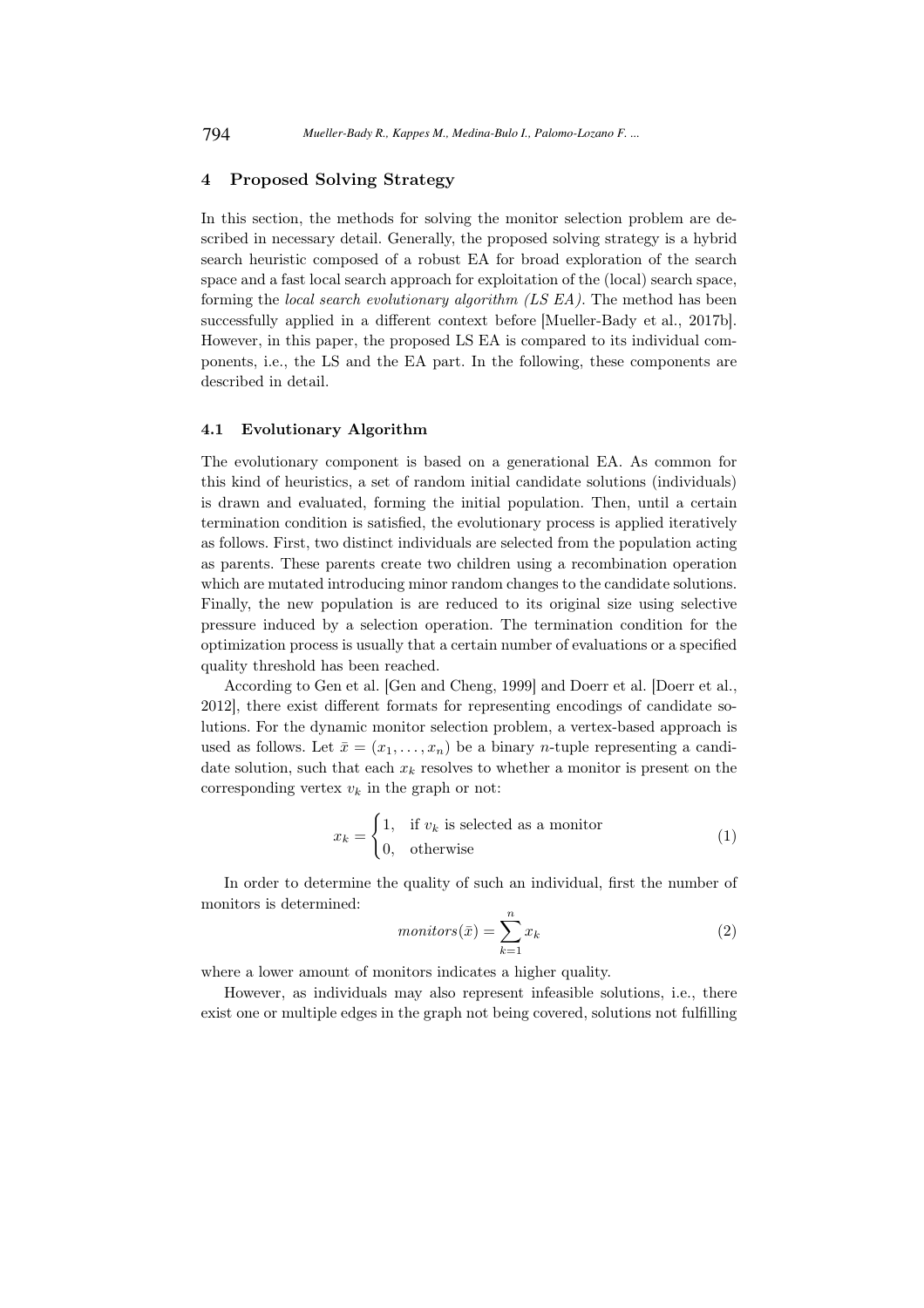these requirements are penalized using a linear distance function [Coello Coello, 2012] based on the given edge weighting  $w$ :

$$
penalty(\bar{x}) = \sum_{\{v_i, v_j\} \in S} w(v_i, v_j)
$$
\n(3)

where  $S = \{ \{v_i, v_j\} \in E \mid x_i = 0 \land x_j = 0 \}$ . Finally, the result is combined into a scalarized fitness value:

$$
f(\bar{x}) = \text{monitors}(\bar{x}) + \text{penalty}(\bar{x}) \tag{4}
$$

The goal of this minimization problem is to find a candidate solution  $\bar{x}' \in \{0,1\}^n$ , such that  $f(\bar{x}') \leq f(\bar{x}), \forall \bar{x} \in \{0,1\}^n$ .

As evaluation of candidate solutions is done in dynamic problem instances, it is necessary to reflect time of the optimization process within optimization period  $[t<sub>start</sub>, t<sub>end</sub>]$  in the evaluation of the fitness of the individuals:

$$
f_t(\bar{x}) = \text{monitors}_t(\bar{x}) + \text{penalty}_t(\bar{x}) \tag{5}
$$

In this paper, the optimization period is defined as the number of evaluations from the beginning of the optimization process, such that the optimization period ranges from 0 to the maximum number of allowed evaluations. In order to avoid the problem of having a variable-length candidate solution encoding, differences of models are relative to a given base model, setting particular nodes and edges active or inactive. Therefore, both,  $monitors_t(\bar{x})$  and  $penalty_t(\bar{x})$  are time-dependent, as both underlying sets may differ in the amount of active elements for each consecutive time point t.

#### 4.2 Best-of-Multiple Selection Local Search

Local search is an optimization heuristic based on searching neighboring solutions of a given candidate solution and a neighborhood relation. In most cases, local search is applied iteratively on all existing neighbors until no better solution can be found while replacing the currently searched candidate solution with the possibly improved one. In this specific case the neighborhood relation is set to a Hamming distance of 1, i.e., two neighbors differ at exactly one position in its representation [Hamming, 1950].

While for some problems an exhaustive search of the whole neighborhood might be applicable, it is not the case here. In many of the problem instances under study, it is not even possible to do a single iteration of local search as the size of the problem instance and therefore its encoding as individual is too large. Hence it is necessary to introduce a parameter for restricting the search process in the neighborhood. Here, this is done introducing a new parameter, $k$ , which restricts the amount of searched neighbors to  $k$ , leading to a variation of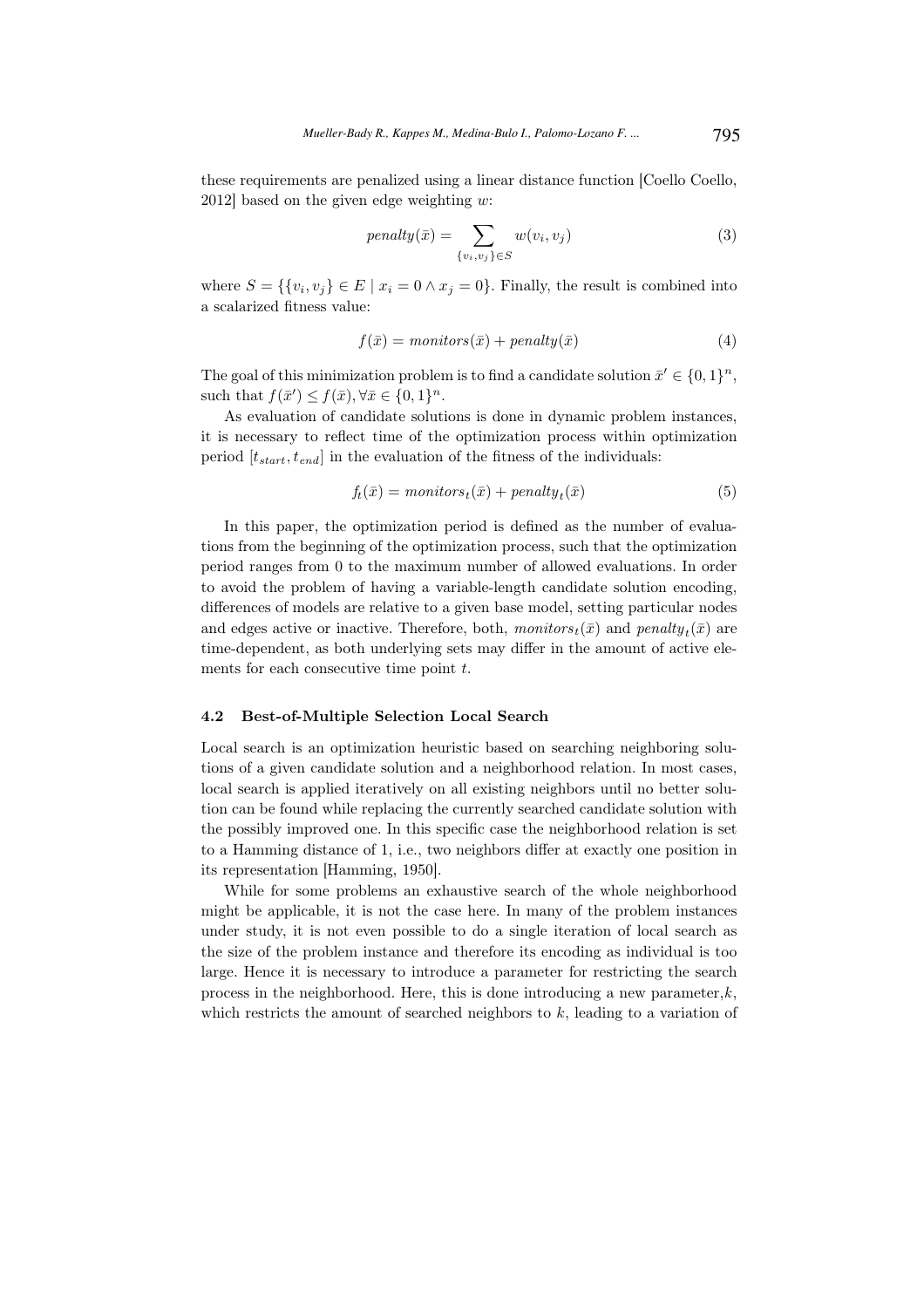the Best-from-Multiple Selection (BMS) as proposed by Cai [Cai, 2015]. While Cai uses the BMS heuristic for choosing a possible candidate node for removal from an actual vertex cover as part of the FastVC algorithm, BMS is used here for finding possible improved candidate solutions. The whole scheme of the BMS LS is shown in Algorithm 1.

Algorithm 1 Scheme of the best-of-multiple local search method (BMS LS)

```
Require: Initial individual ind, parameter k, comparison function ffunction LOCALSEARCH(id, k, f)currentOpt \leftarrow indrepeat
       neighbors \leftarrow \kappa RANDOM NEIGHBORS(currentOpt, k)
       bestNeighbour \leftarrow OPTIMUM(neighbors)if f(bestNeighbour) < f(currentOpt) then
           currentOpt \leftarrow bestNeighbourend if
    until bestNeighbor \neq currentOptreturn currentOpt
end function
```
### 4.3 LS EA

In order to combine the previously introduced EA and BMS LS methods, both methods are aggregated in the hybrid LS EA. After initialization of the population, the current best individual from the population is used for the local search. As soon as no further improvement can be made using the BMS LS on this individual, the best found candidate solution by the local search is added back to the population where the usual evolutionary search process continues. For each iteration of the EA, first the local search is applied followed by the evolutionary search process until the termination condition is satisfied. For the experiments conducted, the parameters used for both, the evolutionary and the local search, are described in upcoming Section 5.

#### 4.4 Research Questions and Hypotheses

Related to the problem as described before, the following research questions have been developed including the derived hypotheses in order to measure the performance of the proposed solving strategies.

- RQ1 Is it possible to optimize highly-dynamic communication network infrastructures using a heuristic search method?
- RQ2 Does the proposed EA improve the solutions compared to a common BMS LS in the optimization of highly-dynamic communication networks?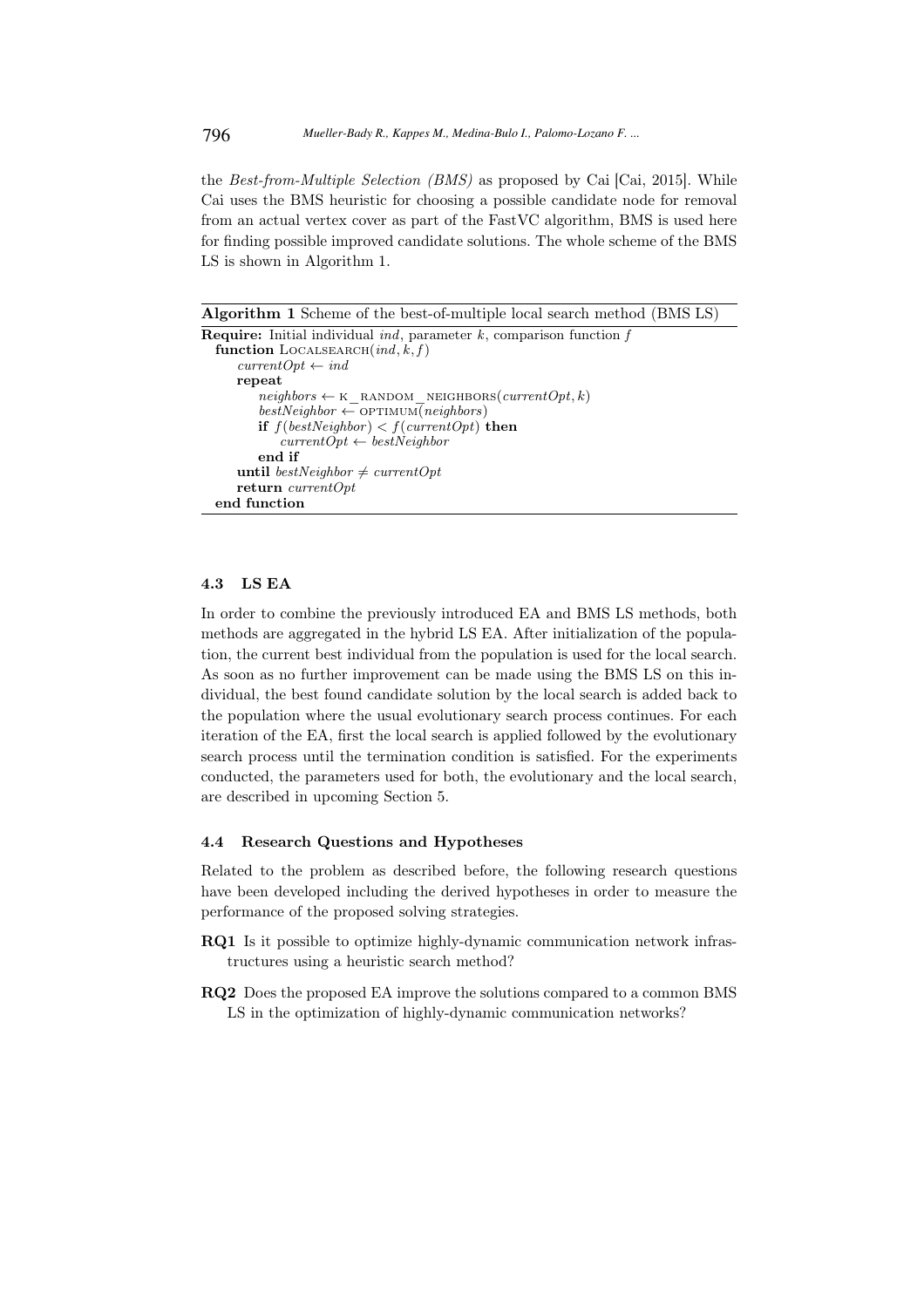- RQ3 Does the proposed LS EA improve the solutions compared to a common BMS LS in the optimization of highly-dynamic communication networks?
- RQ4 Does the proposed LS EA improve the solutions compared to a common EA in the optimization of highly-dynamic communication networks?

The following hypotheses are used in order to scientifically provide answers to the research questions with the help of the experiments conducted in this section:

- H1<sup>1</sup> The median fitness of the best solutions is improved using an EA for optimization of highly-dynamic communication networks as opposed to using a BMS LS heuristic.
- H2<sup>1</sup> The median fitness of the best solutions is improved when a LS EA is used for optimization of highly-dynamic communication networks as opposed to using a BMS LS heuristic.
- H3<sup>1</sup> The median fitness of the best solutions is improved when a LS EA is used for optimization of highly-dynamic communication networks as opposed to using an EA heuristic.

#### 5 Experiments

In this Section, experiments and experimental setup are described including problem instances and parameters for comparing the proposed solving strategies.

#### 5.1 Experimental Setup

Parameters are tuned in accordance with the racing parameter tuning method irace [Lopez-Ibanez et al., 2016], while all instances are taken into account for finding the parameter configuration (training set). Results of the parameter tuning are shown in Table 1 as numerical and categorical values. Table 1 shows the particular values used for the optimization process.

The experiments conducted in this paper follow a  $(\mu + \lambda)$  EA scheme [Beyer] and Schwefel, 2002] using the parameters as optimized by the irace method. Hence, selection of survivors is done from both, the 251 existing parents and the 251 children. For selecting both, parents and survivors, tournament selection with a tournament size of 4 is used. To perform this selection, a uniformly distributed set of individuals from the population of size 4 (tournament size) is drawn, while the best out of all tournament participants is finally selected. As selection is done twice during one iteration, for selecting the parents and the survivors. The tournament size parameters help to reduce selective pressure on the population as high selective pressure may be disadvantageous for the search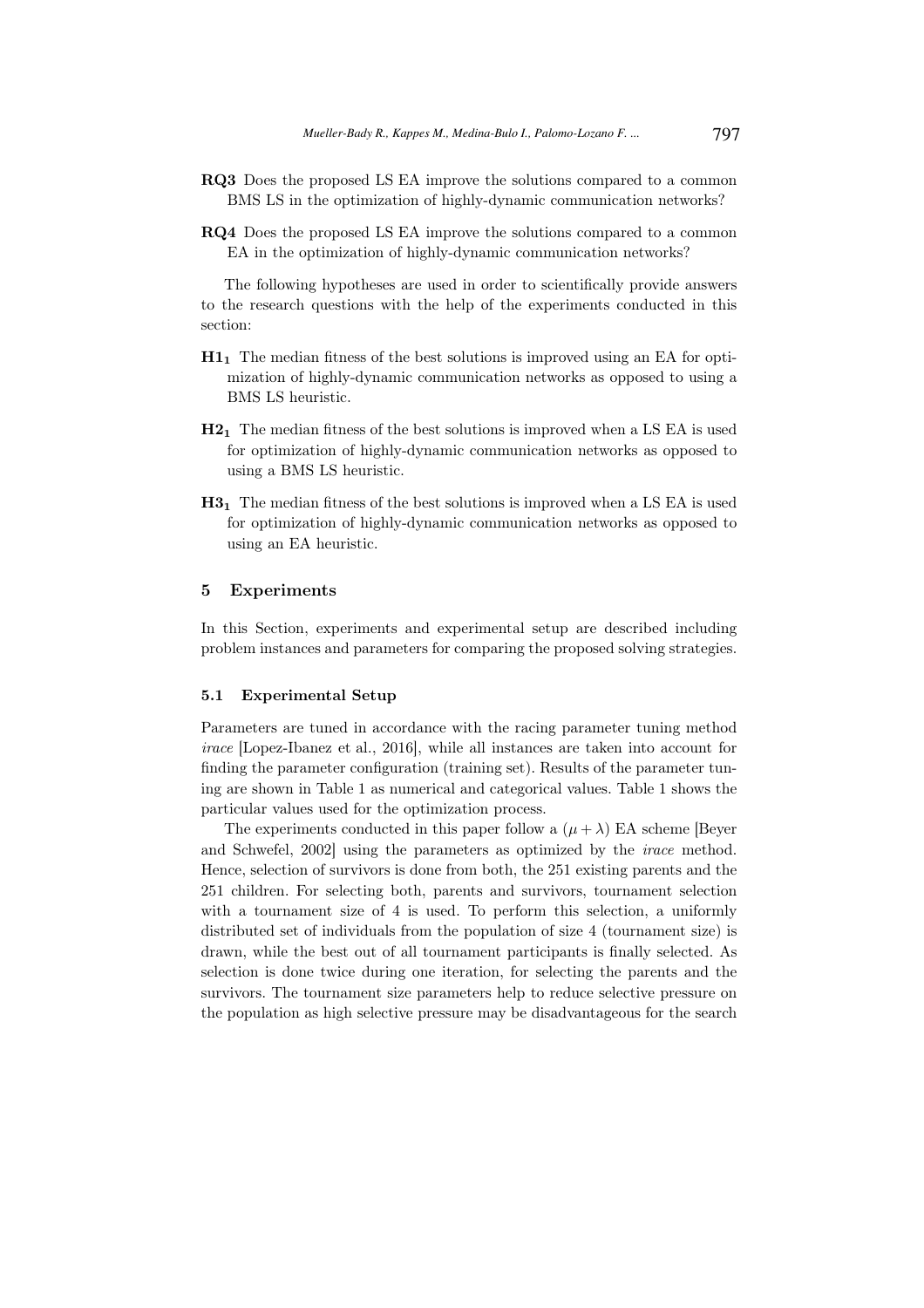process by inducing premature convergence of the population to a possible local optimum.

As variation operators, uniform crossover is used as recombination method for creating new offspring of the parents. Crossover is applied uniformly over all elements of the individual with a certain percentage (here: 50%). This leads to children implementing individual parts of their parents, while specific contents and positions of elements which are equal for both parents remain the same for the children.

In order to introduce minor random changes, bit-flip mutation is used as mutation variation operator. Here, every element of each child is mutated using a mutation probability of 0.001. The mutation probability found by the parameter tuning is comparably small, leading to the observation that mutation does not seem to have a high impact on the optimization process.

According to the *irace* tuning method, the local search parameter  $k$  can not be observed to have the same impact on the result quality as other factors like population or tournament size. The optimized value for parameter k was found to be  $k = 1$ , such that one random neighbor of each LS iteration is searched for possible improvement.

In this experiment, the amount of different network models is fixed to the number of evaluations per optimization run (100 000) while the model volatility is a variable parameter describing the amount of change applied in every evaluation, simulating the dynamics of the network. In order to simulate different activity levels in the network, the change of the network is divided into different model volatility levels from a base model: 5%, 10%, and 25%. Having a volatility level of 5% implies that arbitrary (randomly chosen) 5% nodes from the given base model are toggled from inactive to active or vice versa, while inactive nodes do neither participate in the network communication nor count for the fitness evaluation. Edges adjacent to inactive nodes are, per definition, also set inactive having the same implication as inactive nodes. Having two consecutive changes using a change level of 5% implies that a maximum difference of 10% of all nodes and adjacent edges is possible. Inactive nodes may be switched back to active in the next iteration of the model change. Weightings of active edges are preserved over all changes between different network models.

The number of evaluations is restricted to 100 000 as termination condition for all methods under study. In order to obtain results of statistical significance, each experiment is repeated 100 times per configuration. For reporting the results, median and *interquartile range*  $(IQR)$  are used for all experiments, while mean and *standard deviation (SD)* are used for summarizing execution times.

The experiments' results are obtained using the parallelization framework "multijob" [Mueller-Bady et al., 2017a] and GNU parallel [Tange, 2011] on a cluster configuration with two servers, where the first is composed of 2x Intel Xeon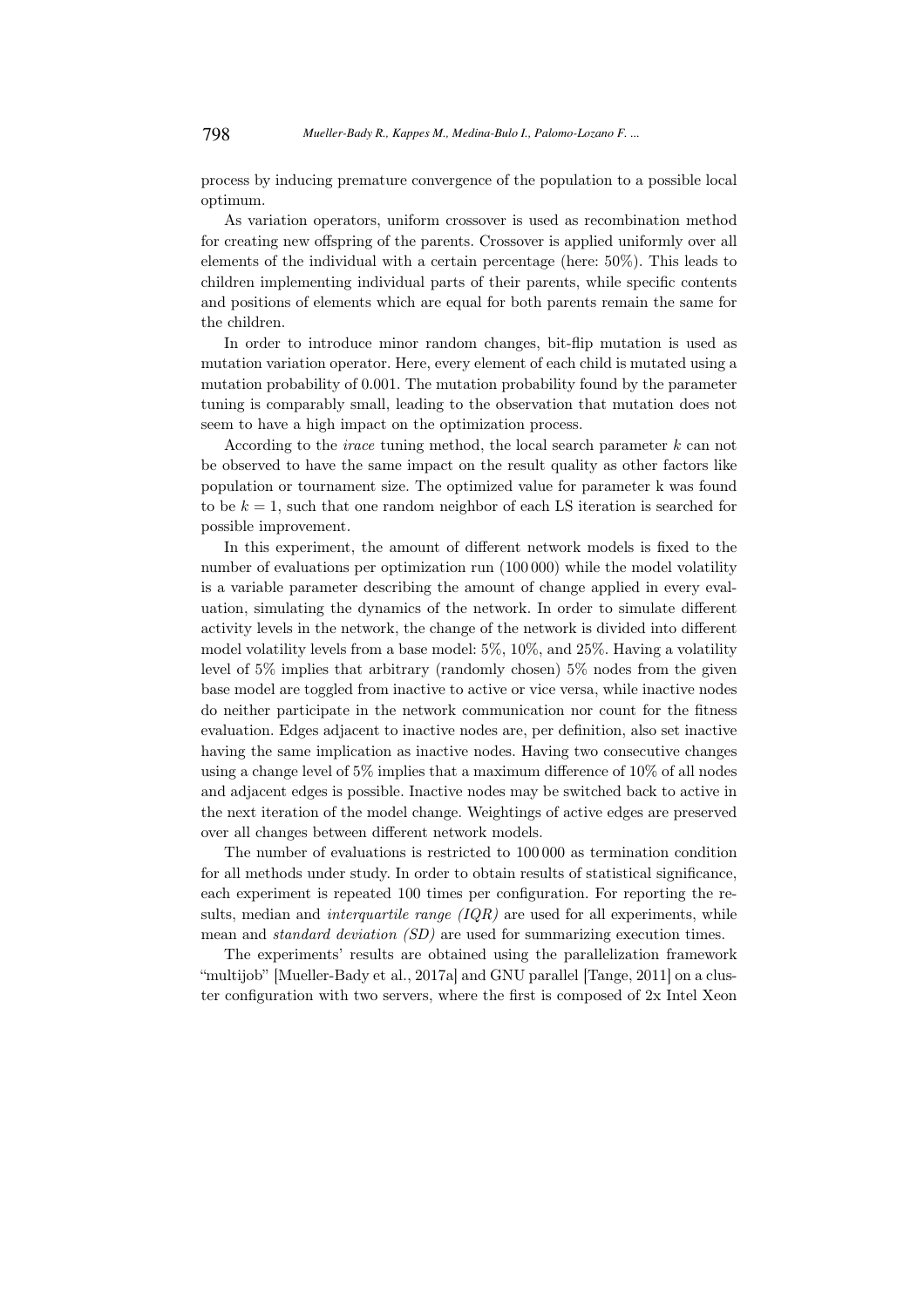| PARAMETER                                     | VALUE                |
|-----------------------------------------------|----------------------|
| EVOLUTIONARY ALGORITHM                        |                      |
| Population size                               | 251                  |
| Number of children                            | $(\lambda)$ 251      |
| Number of survivors                           | $(\mu) 251$          |
| Number of evaluations                         | 100 000              |
| Experiment repetitions                        | 100                  |
| Selection operation                           | Tournament selection |
| Tournament size                               | 4                    |
| Survivor selection strategy $(\mu + \lambda)$ |                      |
| Crossover operation                           | Uniform crossover    |
| Mutation operation                            | Bit-flip mutation    |
| Mutation probability                          | 0.001                |
| Number of models                              | 100 000              |
| Model volatility                              | 0.05, 0.10, 0.25     |
| LOCAL SEARCH                                  |                      |
| Local search parameter $k$                    | 1                    |

Table 1: Optimization parameters according to parameter tuning method irace.

E5-2690 v4 @ 2.60GHz CPUs (28 cores, 56 hyperthreads) and 126 GB RAM and the second of 2x Intel Xeon CPU E5-2650 v3 @ 2.30GHz CPUs (20 cores, 40 hyperthreads) and 62 GB RAM, and additional 10 desktop machines each having one Intel Core i7-6700K @ 4.00 GHz (4 cores, 8 hyperthreads) and 16GB RAM. All machines use a Debian Linux as operating system on the machine without virtualization techniques, which is important for comparing wall-clock runtime results. The implementation of the experiments is done in the C programming language and compiled using the GCC 6.4.0 compiler.

#### 5.2 Problem Instances

The problem instances, i.e., instances of different communication network, are divided into two major parts. The first part contains benchmark instances from the well-known DIMACS, DIMACS10 and BHOSLIB libraries, which were obtained from the network data repository [Rossi and Ahmed, 2015]. Those benchmarks are interesting for testing the overall performance of the method proposed, but as those are synthetic network graph topologies, results are not applicable to real-world network scenarios without further considerations. Weights are assigned random values in the [2, 10] interval for each problem instance in case no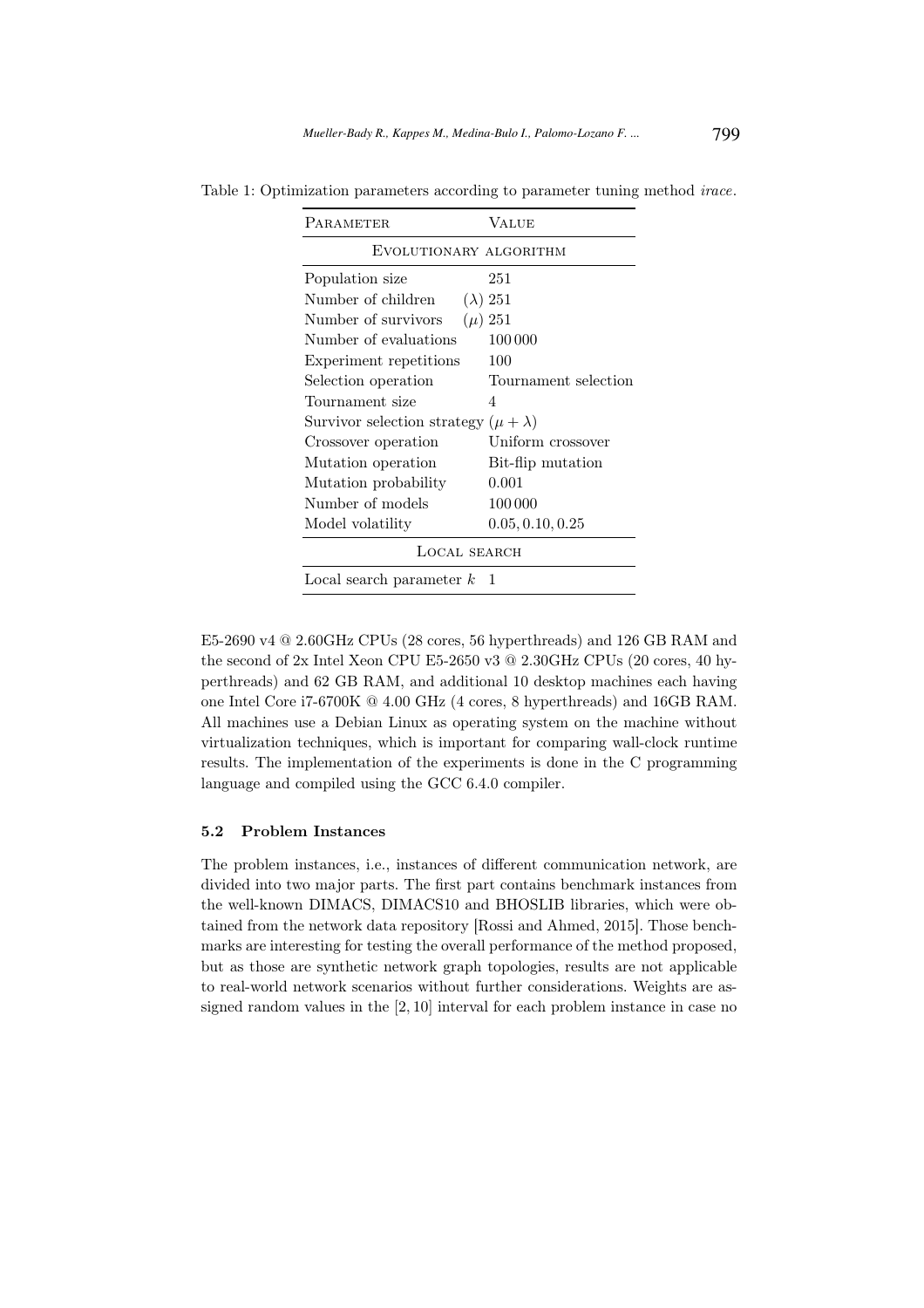other priority is given. Hence, leaving an edge uncovered introduces an increase of the fitness value of at least 2, while covering a node with a monitor increases the fitness value by just 1. The selection pressure of the evolutionary process will therefore favor solution covering all edges instead of reducing the number of monitors (as a first step), which is the desired output for a swift optimization of monitors in exceptional situations. Link priorities are assigned once, such that they remain constant over all experiments shown in this document.

The second part of the problem instances contains models of real-world communication networks. The graph model of the NREN Europe [Knight et al., 2012] is a composition of all core routers of the European research network. This dataset provided, in addition to topology information, also information about geopositions, available bandwidth, etc. The latter is used to generate the priorities for existing links in this network instance as a linear mapping from the bandwidth range (minimum to maximum available bandwidth) to the set of priorities  $\{2, ..., 10\}$ , i.e., the lowest bandwidth has priority 2 while the highest bandwidth has priority 10.

Multiple instances of the well-known p2p-Gnutella Peer-2-Peer file sharing overlay network [Ripeanu and Foster, 2002, Leskovec et al., 2007] are used as problem instances. Those networks are interesting as they reflect a specific case of virtual overlay networks in communication networks. Further real-world network instances are used for benchmarking the methods proposed, e.g., the internet-as instance, which is a model of the different autonomous systems used in the Internet to transfer and transit data flows.

All benchmarks differ in size, density and graph attributes, e.g., degrees, and clustering coefficients. In Table 2, all details of the total 39 problem instances can be found, where  $|V|$  denotes the number of vertices,  $|E|$  the number of edges and  $D$  the density measure of the graph. Additionally, the clustering coefficient (clus) [Holland and Leinhardt, 1971], the minimum and maximum degree of the graph ( $deg_{min}$ ,  $deg_{max}$ ) and the degree assortativity coefficient ( $A_{deg}$ ) [Newman, 2003] are shown, all of which are indicators for the practical applicability of the model to real communication networks.

### 6 Results and Discussion

In this section, the result evaluation will be explained, followed by the actual results in different representation formats and a discussion. For the sake of completeness, the whole dataset and an edited document including comprehensive tables is provided online.<sup>1</sup> Due to restrictions in the number of pages and for reasons of clarity, the tables are not provided in this paper.

<sup>1</sup> https://github.com/rmuellerb/DynamicOptimizationData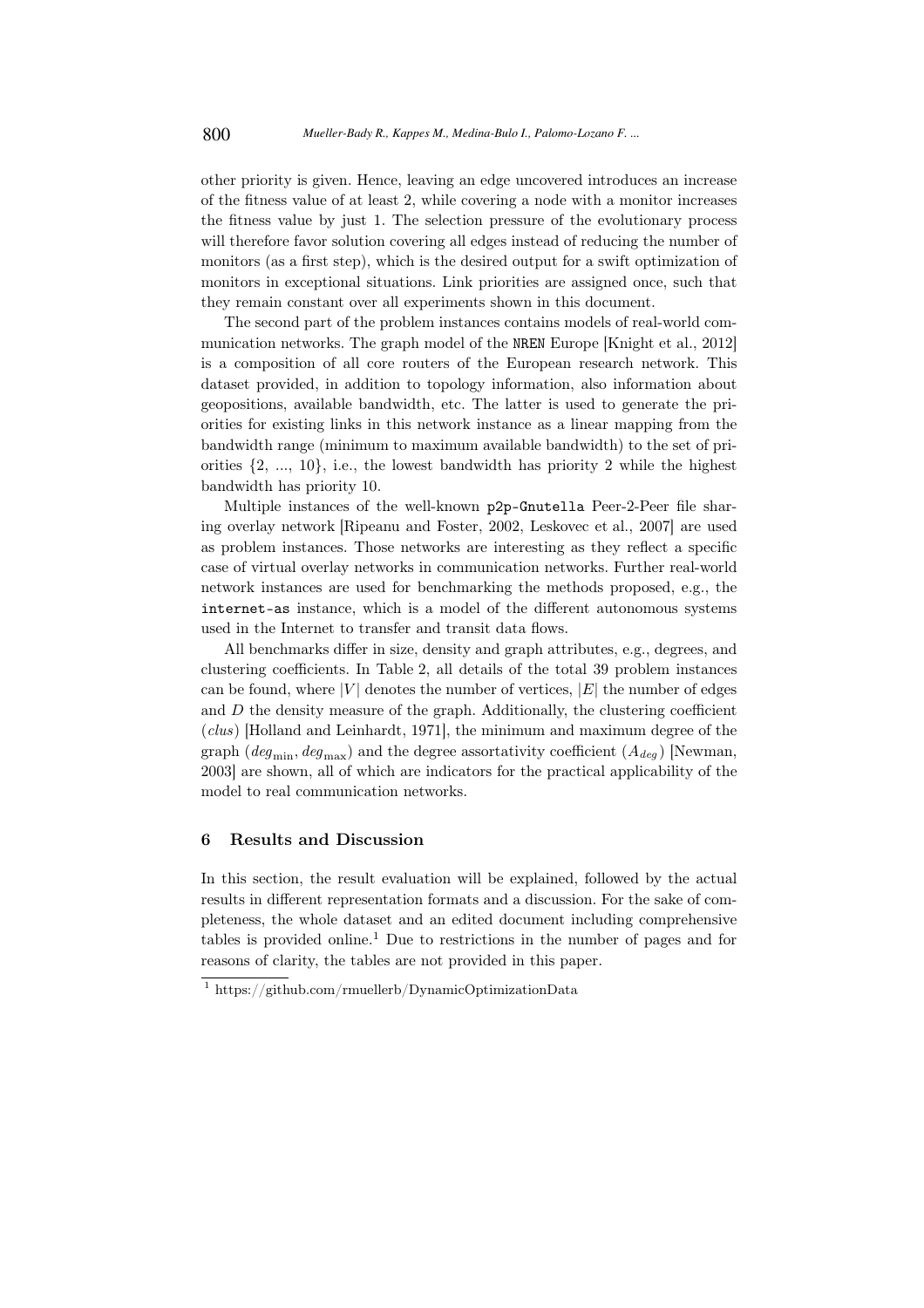| INSTANCE        | $\left V\right $ | $\left E\right $                | $\boldsymbol{D}$     | clus | $deg_{\max}$ deg <sub>min</sub> | $A_{deq}$    |
|-----------------|------------------|---------------------------------|----------------------|------|---------------------------------|--------------|
| NREN            | 1157             |                                 | 1465 0.0022 0.0610   |      | 57                              | $1 - 0.1483$ |
| tech-routers-rf | 2114             |                                 | 6632 0.0015 0.2283   |      | 109                             | $0 - 0.0529$ |
| tech-WHOIS      | 7477             |                                 | 569430.00100.3062    |      | 1079                            | $0 - 0.0218$ |
| internet-as     | 40 165           |                                 | 85 123 0.0001 0.0066 |      | 3370                            | $0 - 0.1573$ |
| p2p-Gnutella04  | 10879            |                                 | 39 994 0.0003 0.0054 |      | 103                             | $0 - 0.0083$ |
| p2p-Gnutella05  | 8846             |                                 | 31 839 0.0004 0.0076 |      | 88                              | $1 - 0.0054$ |
| p2p-Gnutella06  | 8717             |                                 | 31 525 0.0004 0.0081 |      | 115                             | 1-0.0032     |
| p2p-Gnutella08  | 6301             |                                 | 20777 0.0005 0.0207  |      | 97                              | $1 - 0.0285$ |
| p2p-Gnutella09  | 8114             |                                 | 26 013 0.0004 0.0172 |      | 102                             | 1-0.0327     |
| p2p-Gnutella24  | 26518            |                                 | 65 369 0.0001 0.0041 |      | 355                             | $1 - 0.0056$ |
| p2p-Gnutella25  | $22\,687$        |                                 | 54 705 0.0001 0.0045 |      | 66                              | 1 -0.0062    |
| p2p-Gnutella30  | 36682            |                                 | 88 328 0.0001 0.0052 |      | 55                              | 1-0.0214     |
| p2p-Gnutella31  | 62586            | 147892 0.0000 0.0039            |                      |      | 95                              | $1 - 0.0063$ |
| delaunay_n10    | 1000             |                                 | 3100 0.0058 0.3818   |      | 12                              | $0 - 0.2096$ |
| delaunay_n11    | 2000             |                                 | 6 100 0.0029 0.3786  |      | 13                              | $0 - 0.2180$ |
| delaunay_n12    | 4 1 0 0          |                                 | 12 300 0.0015 0.3791 |      | 14                              | $0 - 0.2125$ |
| delaunay_n13    | 8200             |                                 | 24 500 0.0007 0.3796 |      | 12                              | $0 - 0.2161$ |
| delaunay_n14    | 16400            |                                 | 49 100 0.0004 0.3794 |      | 16                              | $0 - 0.2248$ |
| delaunay_n15    | 32800            |                                 | 98 300 0.0002 0.3791 |      | 18                              | $0 - 0.2226$ |
| delaunay_n16    | 65537            | 196 575 0.0000 0.3793           |                      |      | 17                              | $0 - 0.2237$ |
| delaunay_n17    | 131073           | 393 176 0.0000 0.3795           |                      |      | 17                              | $0 - 0.2219$ |
| delaunay_n18    | 262 145          | 786 396 0.0000 0.3795           |                      |      | 21                              | $0 - 0.2261$ |
| delaunay_n19    |                  | 524 289 1 572 823 0.0000 0.3797 |                      |      | 21                              | $0 - 0.2235$ |
| delaunay_n20    |                  | 1048 577 3145 686 0.0000 0.3797 |                      |      | 23                              | $0 - 0.2282$ |
| $frb30-15-1$    | 450              |                                 | 83 200 0.8235 0.8210 |      | 407                             | $0 - 0.4874$ |
| frb30-15-2      | 450              |                                 | 83 200 0.8230 0.8204 |      | 404                             | $0 - 0.4937$ |
| $frb30-15-3$    | 450              |                                 | 83 200 0.8237 0.8214 |      | 400                             | $0 - 0.4871$ |
| frb30-15-4      | 450              |                                 | 83 200 0.8235 0.8211 |      | 401                             | $0 - 0.4728$ |
| frb30-15-5      | 450              |                                 | 83 200 0.8239 0.8221 |      | 403                             | $0 - 0.4833$ |
| frb35-17-1      | 595              | 148 900 0.8424 0.8409           |                      |      | 544                             | $0 - 0.4901$ |
| $frb35-17-2$    | 595              | 148 900 0.8424 0.8404           |                      |      | 541                             | $0 - 0.4916$ |
| $frb35-17-3$    | 595              | 148 900 0.8419 0.8412           |                      |      | 549                             | $0 - 0.4960$ |
| frb35-17-4      | 595              | 148 900 0.8424 0.8415           |                      |      | 560                             | $0 - 0.4874$ |
| frb35-17-5      | 595              | 148 900 0.8407 0.8393           |                      |      | 550                             | $0 - 0.4846$ |
| frb40-19-1      | 761              | 247 106 0.4273 0.8561           |                      |      | 703                             | $0 - 0.4925$ |
| frb40-19-2      | 761              | 247 157 0.4273 0.8559           |                      |      | 702                             | $0 - 0.4967$ |
| $frb40-19-3$    | 761              | 247 325 0.4276 0.8558           |                      |      | 702                             | $0 - 0.4917$ |
| frb40-19-4      | 761              | 246 815 0.4267 0.8542           |                      |      | 692                             | 0 -0.4979    |
| frb40-19-5      | 761              | 246 801 0.4267 0.8543           |                      |      | 691                             | $0 - 0.4976$ |

Table 2: Problem instances and their attributes.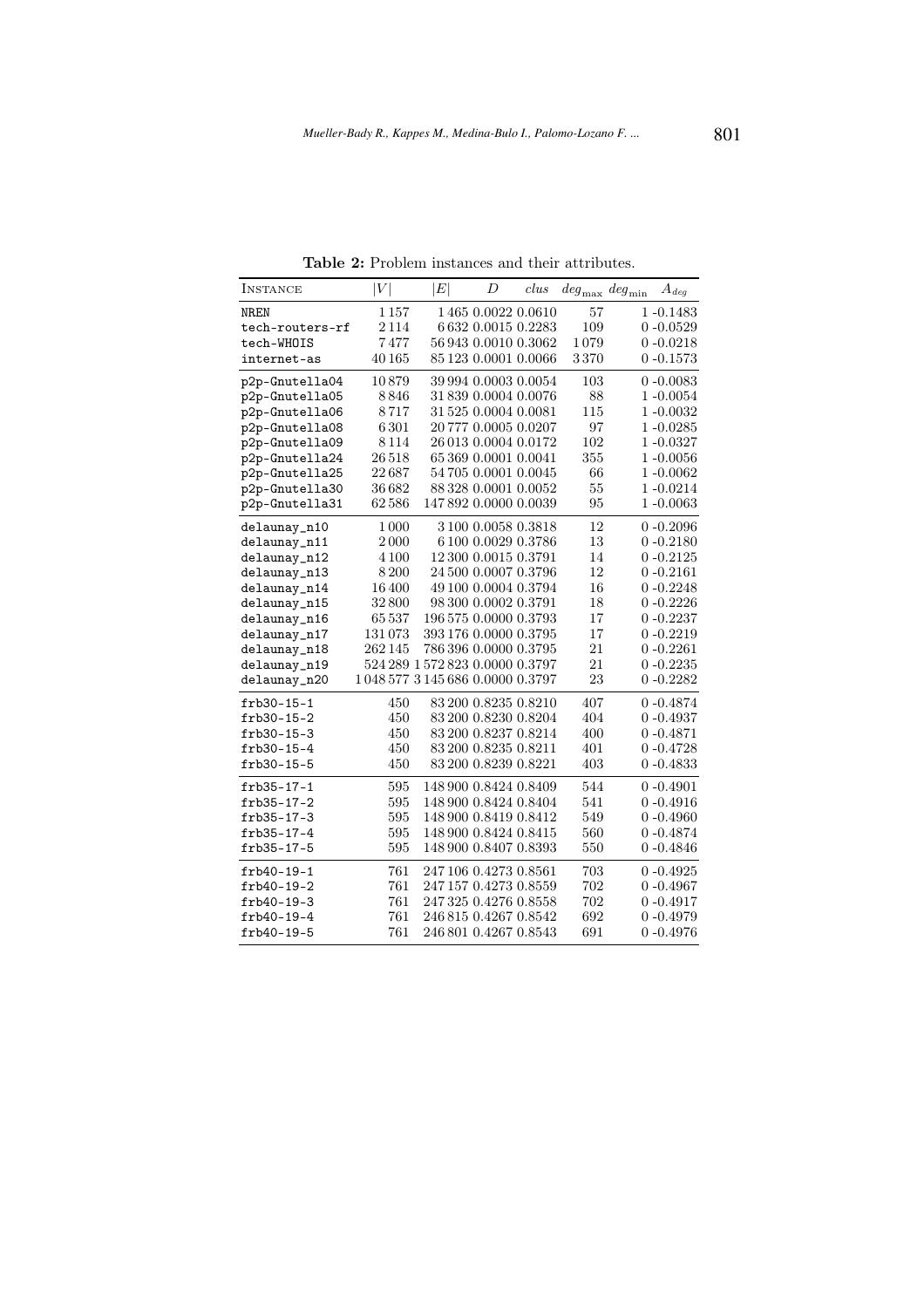#### 6.1 Result Evaluation

In order to evaluate the results of dynamic search spaces, especially but not limited to evolutionary search heuristics, it can be distinguished between optimalitybased and behavior-based measures as shown by Nguyen [Nguyen et al., 2012]. The former measure determines the ability of a problem solving method to reach a specific solution quality, while the latter focus on the behavior of the algorithm during the runtime, e.g., how fast solutions converge, how an algorithm behaves in case a specific technique or parameter is used, etc. For most methods focusing on solving a specific problem in a defined domain, optimality-based measures are a reasonable choice as usually the final solution is the most important quality indicator.

However, as the underlying monitor selection problem is applied to a highlydynamic search space, optimality-based and behavior-based measures start to converge as soon as each solution at an arbitrary stage during the optimization process becomes relevant for deployment in the actual network. Hence, here the main focus is on optimality-based measures for determining the quality of the optimization method using normalized scoring as proposed in [Nguyen et al., 2012] while additional information is provided using time-series plots for a selected set of representative problem instances.

As the fitness values of two consecutive results are not comparable due to the highly-dynamic search space (the amount of active nodes and edges in the model differs for two different candidate solutions), normalization provides a robust way to address this issue. In this case, the fitness value is again divided into both initial parts: number of monitors and edge coverage. The values are normalized to the [0, 1] interval, such that the following ratios apply:

used monitors<sub>t</sub> = 
$$
\frac{monitors_t(\bar{x})}{|V_t|}
$$
(6)

edge coverage<sub>t</sub> = 1 - 
$$
\left( \frac{\sum_{\{v_i, v_j\} \in S_t} w(v_i, v_j)}{\sum_{\{v_i, v_j\} \in E_t} w(v_i, v_j)} \right)
$$
 (7)

where  $S_t = \{ \{v_i, v_j\} \in E_t \mid x_i = 0 \land x_j = 0 \}$  of network model graph  $G_t = (V_t, E_t, w)$  and candidate solution  $\bar{x} \in \{0, 1\}^n$  with  $|V_t|$  and  $|E_t|$  being the amount of active vertices and edges at time point  $t$ . Generally, the goal of the optimization is to maximize the edge coverage while minimizing the used monitors. Displaying the individual parts of the fitness function is only used for evaluation of results. The optimization in our experiments remains singleobjective using the scalarized fitness value for the optimization process as having uncovered edges is not an option for deployment in an active network. While a formulation as bi-objective optimization problem is possible, we decided to describe the problem under study as single-objective one for aforementioned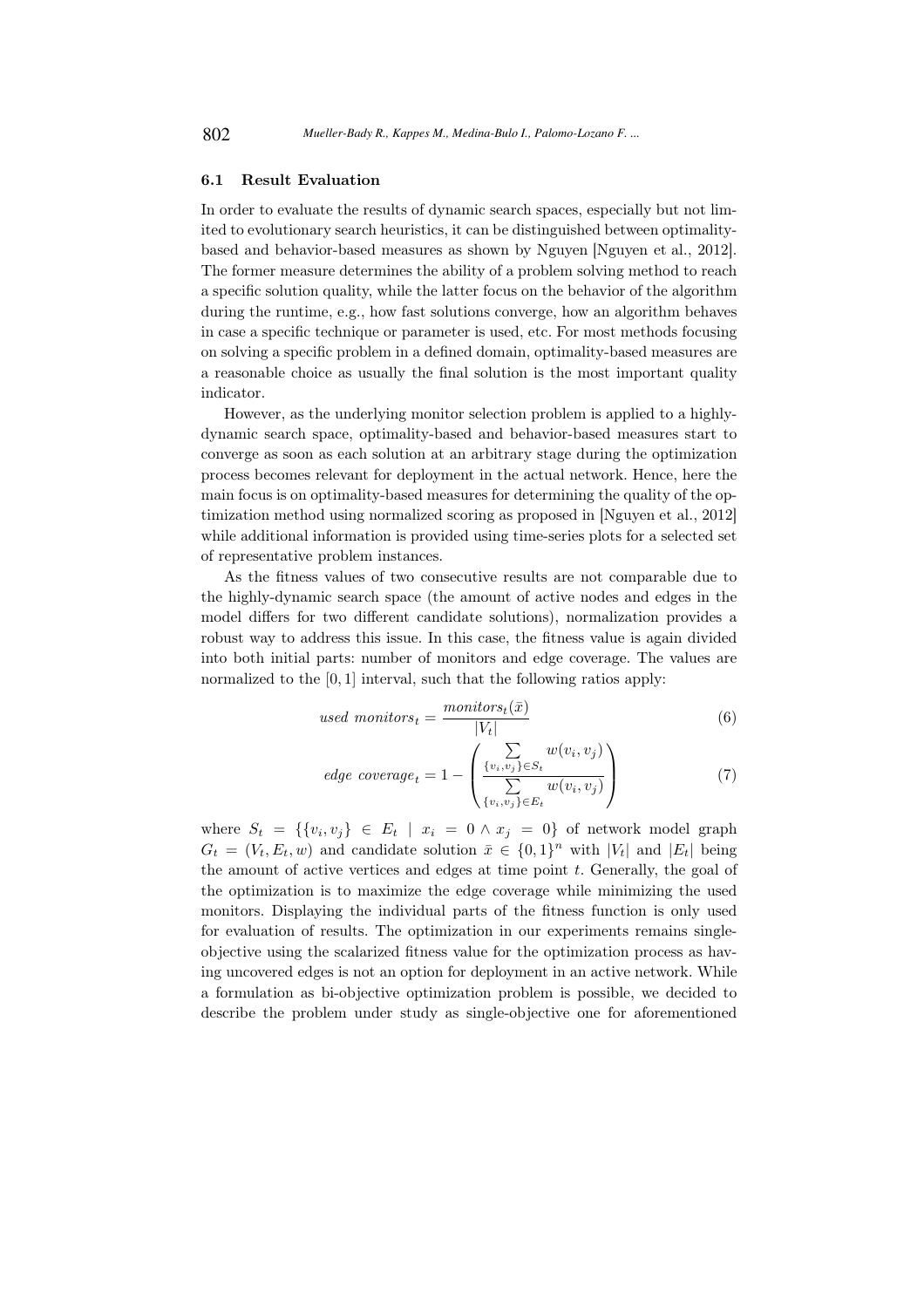reasons. A formulation as multi-objective problem and according optimization is to be evaluated separately as future work.

Tables 3, 4, and 5 provide numerical results for a representative set of 5 different problem instances for each of the methods under study: the common EA, the BMS LS, and the hybrid LS EA respectively. Here, each row shows the results of the median and its  $IQR$  (columns MEDIAN and  $IQR$ ) of the used monitors (column USED MONITORS) and the edge coverage (column EDGE COVERAGE) for the respective problem instance (column Instance) and volatility level (column Volatility). For the sake of brevity and overview, detailed results for all problem instances are omitted. However, the last three rows show the median value of the median and IQR over all 39 problem instances for the amount of used monitors and the edge coverage for each volatility level. As the results have been found to be non-normally distributed using appropriate statistical methods, the median and corresponding IQR have been used instead of mean and SD.

Another interesting measure for the optimization is wall-clock runtime, which is captured for all experiments and shown in Table 6. Here, each row provides information about the mean runtime (column Mean) and SD (column SD), both in seconds, for the optimization for each combination of instance (column Instance) and volatility level (column Volatility) and optimization method (columns Common EA, LS EA, and BMS LS). Again, the last three rows show the median value of the mean and SD over all 39 problem instances for the runtime of each of the three volatility levels.

In order to answer the research questions and derived hypotheses provided, Table 7 reports the p-values and statistics for the five representative problem instances for comparing the BMS LS with the common EA (column EA vs. BMS LS), the LS EA with the BMS LS (column LS EA vs. BMS LS), and the LS EA with the common EA (column LS EA vs. EA). As results have been found to be non-normally distributed, the one-sided Mann-Whitney Utest [Mann and Whitney, 1947] has been applied to determine the statistical values. In addition to the set of selected problem instances, Table 8 provides a summary of the statistical results for all of the 39 problem instances for each volatility level and experiment. Here, the percentage gives the relative amount of instances where  $p \leq 0.05$ , i.e., where sufficient evidence is found to reject the proposed hypothesis.

In order to provide information about the optimization behavior of the individual optimization methods for each volatility level, Figure 1 provides plots for a selected set of four different representative problem instances. The different problem instances are shown column-wise (NREN, internet-as, p2p-Gnutella31, and delaunay\_n11), while the three volatility levels are given row-wise from  $0.05$  over  $0.10$  to  $0.25$ . In each plot, the x-axis shows the number of evaluations from 0 to the maximum number of evaluations  $(100000)$ , while the y-axis shows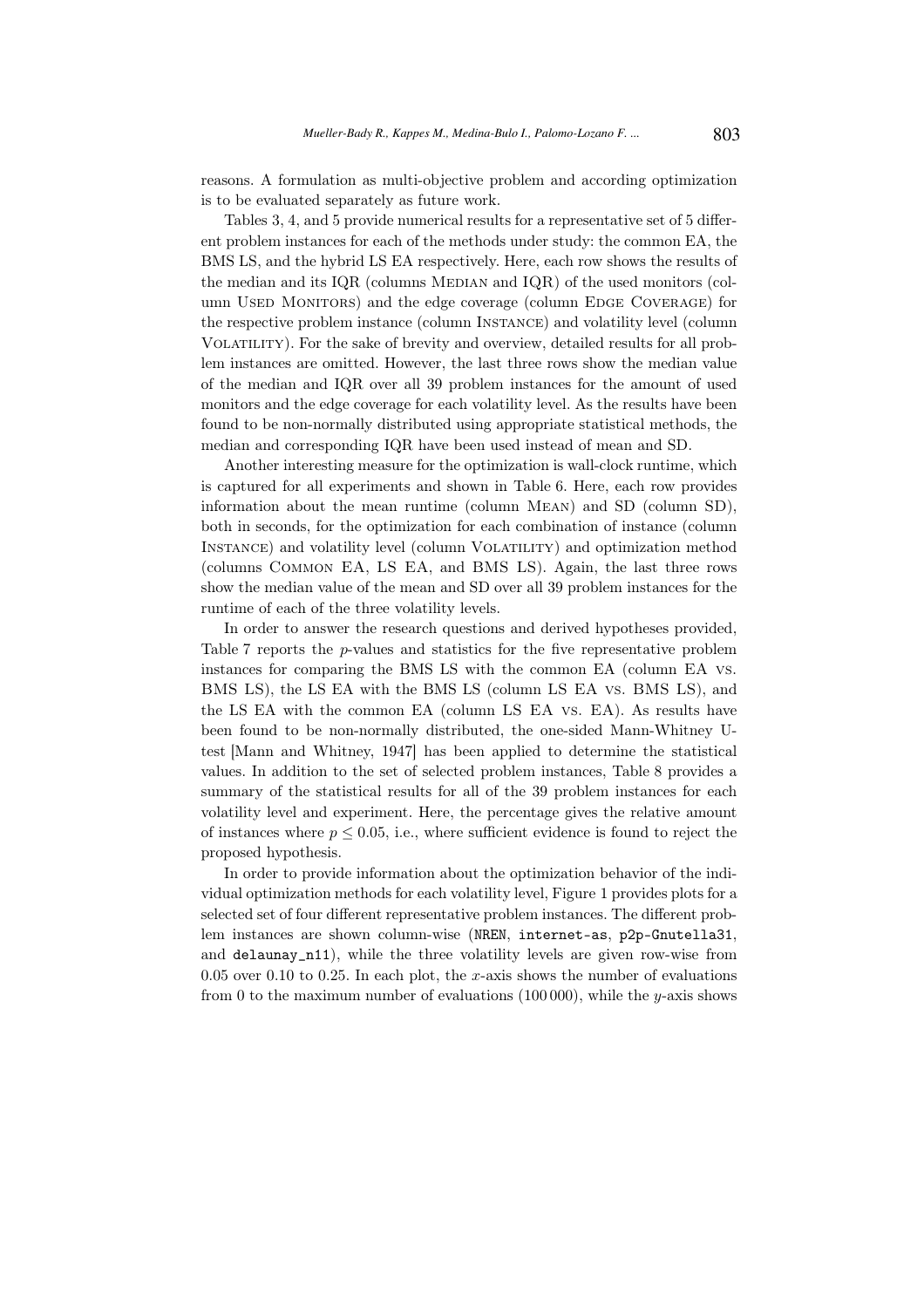|                  | <b>USED MONITORS EDGE COVERAGE</b> |      |      |                   |      |
|------------------|------------------------------------|------|------|-------------------|------|
| <b>INSTANCE</b>  | <b>VOLATILITY MEDIAN</b>           |      |      | <b>IQR MEDIAN</b> | IQR  |
| NR.F.N           | 5                                  | 0.43 | 0.01 | 1.00              | 0.00 |
| <b>NREN</b>      | 10                                 | 0.46 | 0.01 | 1.00              | 0.00 |
| <b>NREN</b>      | 25                                 | 0.52 | 0.02 | 1.00              | 0.00 |
| internet-as      | 5                                  | 0.54 | 0.00 | 0.97              | 0.00 |
| internet-as      | 10                                 | 0.53 | 0.00 | 0.96              | 0.00 |
| internet-as      | 25                                 | 0.51 | 0.00 | 0.88              | 0.01 |
| p2p-Gnutella31   | 5                                  | 0.58 | 0.00 | 0.84              | 0.01 |
| p2p-Gnutella31   | 10                                 | 0.57 | 0.00 | 0.81              | 0.01 |
| p2p-Gnutella31   | 25                                 | 0.55 | 0.00 | 0.74              | 0.01 |
| delaunay_n11     | 5                                  | 0.78 | 0.01 | 1.00              | 0.00 |
| delaunay_n11     | 10                                 | 0.79 | 0.01 | 1.00              | 0.00 |
| delaunay_n11     | 25                                 | 0.80 | 0.01 | 0.98              | 0.00 |
| $frb40-19-4$     | 5                                  | 0.99 | 0.00 | 1.00              | 0.00 |
| $frb40-19-4$     | 10                                 | 0.99 | 0.00 | 1.00              | 0.00 |
| $frb40-19-4$     | 25                                 | 0.98 | 0.01 | 1.00              | 0.00 |
| All<br>instances | 5                                  | 0.72 | 0.01 | 1.00              | 0.00 |
| All<br>instances | 10                                 | 0.70 | 0.01 | 0.99              | 0.00 |
| All<br>instances | 25                                 | 0.65 | 0.01 | 0.97              | 0.00 |

Table 3: Experimental results of the optimization analysis for the common EA results on highly dynamic communication networks. The last three rows show the median value of the median and IQR over all problem instances.

the ratio of the individual measure and method on a scale from 0.25 to 1.00. The measure for the edge coverage is plotted in dotted lines and the measure for used monitors in solid lines. Each method is shown by an individual color, where blue is used for showing both measures for the common EA, yellow for the LS EA, and green for the BMS LS, respectively.

### 6.2 Discussion

As can be seen in Tables 3, 4, and 5, both the common EA and hybrid LS EA perform significantly better than the BMS LS approach. While the median edge coverage for all instances are  $\geq 97\%$  for the experiments using the common EA and the hybrid LS EA, the median edge coverage for the BMS LS is only 59% for volatility levels 0.05 and 0.10 or 57% for a volatility level of 0.25. The IQRs for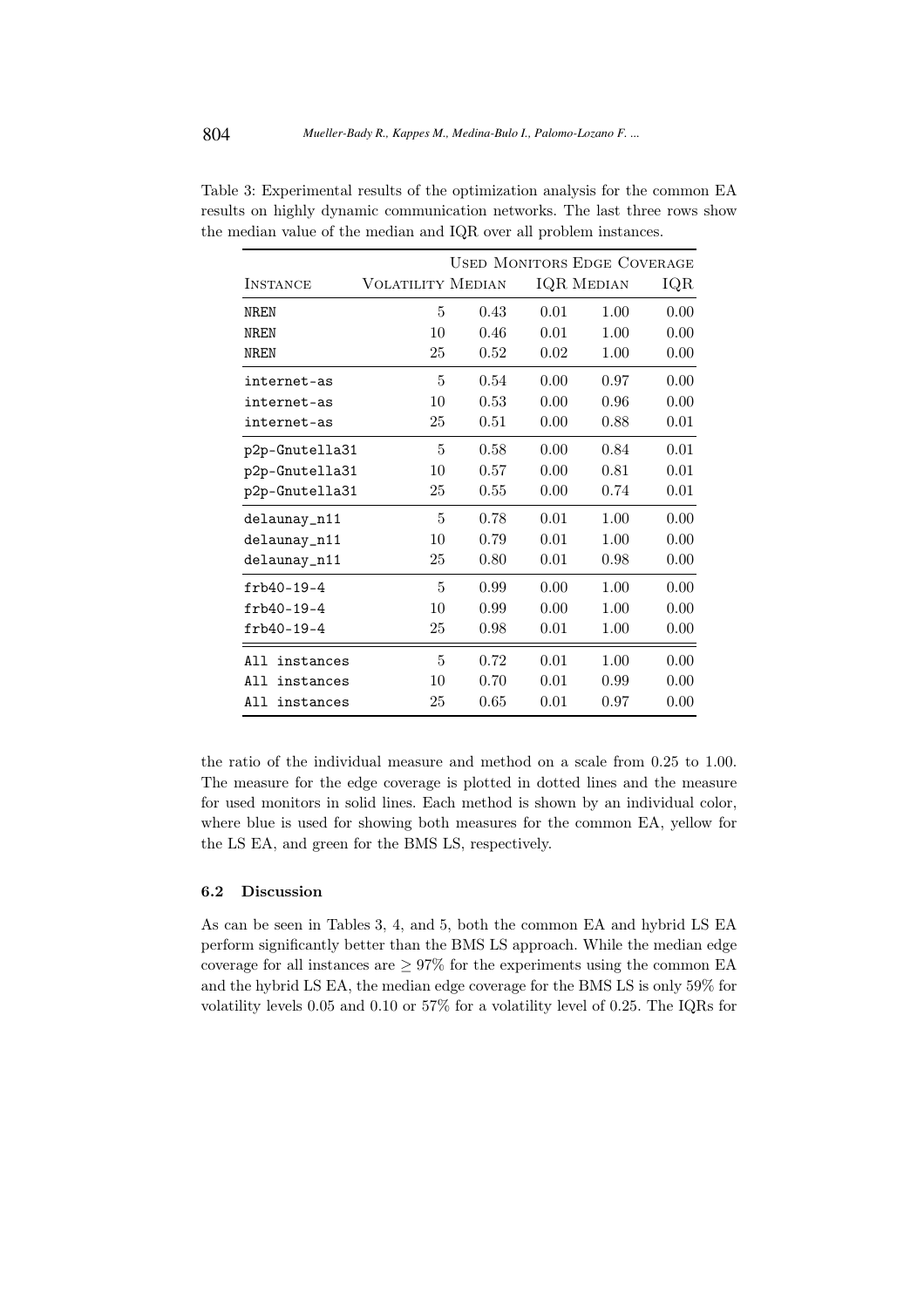

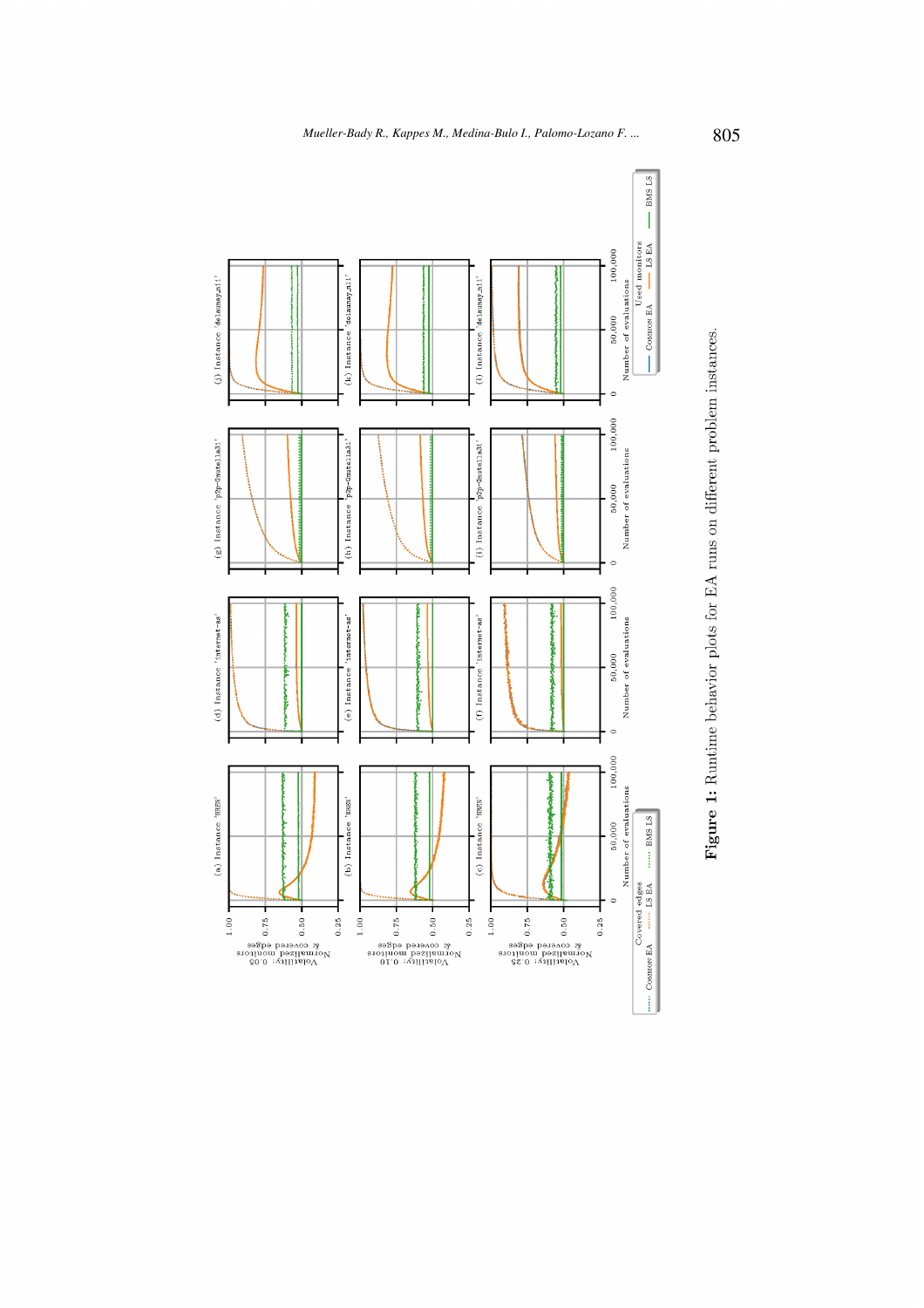|                  | <b>USED MONITORS EDGE COVERAGE</b> |      |      |                   |      |  |
|------------------|------------------------------------|------|------|-------------------|------|--|
| <b>INSTANCE</b>  | <b>VOLATILITY MEDIAN</b>           |      |      | <b>IQR MEDIAN</b> | IQR  |  |
| NR.F.N           | 5                                  | 0.52 | 0.02 | 0.63              | 0.04 |  |
| NR.F.N           | 10                                 | 0.52 | 0.02 | 0.62              | 0.04 |  |
| <b>NREN</b>      | 25                                 | 0.52 | 0.02 | 0.59              | 0.05 |  |
| internet-as      | 5                                  | 0.50 | 0.00 | 0.62              | 0.02 |  |
| internet-as      | 10                                 | 0.50 | 0.00 | 0.61              | 0.03 |  |
| internet-as      | 25                                 | 0.50 | 0.00 | 0.58              | 0.04 |  |
| p2p-Gnutella31   | 5                                  | 0.50 | 0.00 | 0.52              | 0.00 |  |
| p2p-Gnutella31   | 10                                 | 0.50 | 0.00 | 0.52              | 0.00 |  |
| p2p-Gnutella31   | 25                                 | 0.50 | 0.00 | 0.51              | 0.01 |  |
| delaunay_n11     | 5                                  | 0.53 | 0.01 | 0.57              | 0.01 |  |
| delaunay_n11     | 10                                 | 0.53 | 0.01 | 0.56              | 0.02 |  |
| delaunay_n11     | 25                                 | 0.52 | 0.01 | 0.55              | 0.02 |  |
| $frb40-19-4$     | 5                                  | 0.57 | 0.03 | 0.63              | 0.05 |  |
| $frb40-19-4$     | 10                                 | 0.56 | 0.01 | 0.61              | 0.02 |  |
| $frb40-19-4$     | 25                                 | 0.55 | 0.01 | 0.59              | 0.03 |  |
| All<br>instances | 5                                  | 0.52 | 0.01 | 0.59              | 0.02 |  |
| All<br>instances | 10                                 | 0.51 | 0.01 | 0.59              | 0.02 |  |
| instances<br>AII | 25                                 | 0.51 | 0.01 | 0.57              | 0.02 |  |

Table 4: Experimental results of the optimization analysis for the BMS LS results on highly dynamic communication networks. The last three rows show the median value of the median and IQR over all problem instances.

all experiments for both, the used monitors and edge coverage, indicate that the confidence of the median value is high  $(\leq 0.05)$ . Regarding the used monitors it can be observed that the median value of this measure is higher for the common EA and the LS EA (65% to 72%) than for the BMS LS method (51% to 52%). As a higher coverage of edges is achieved, it is possibly necessary to also use a higher amount of monitors, which is why a higher amount of monitors does, at a first glance, not necessarily indicate a lower quality.

Indeed, evaluating the individual instances, it can be observed that some experiments require nearly the same amount of monitors while maintaining a significantly higher coverage of the network. This can be seen, e.g., in the results of problem instance internet-as at volatility level 0.25, where the common EA and the LS EA both require 51% of the nodes as monitors to cover 88% of the edges, while the BMS LS method requires 50% of the nodes to monitor only 58%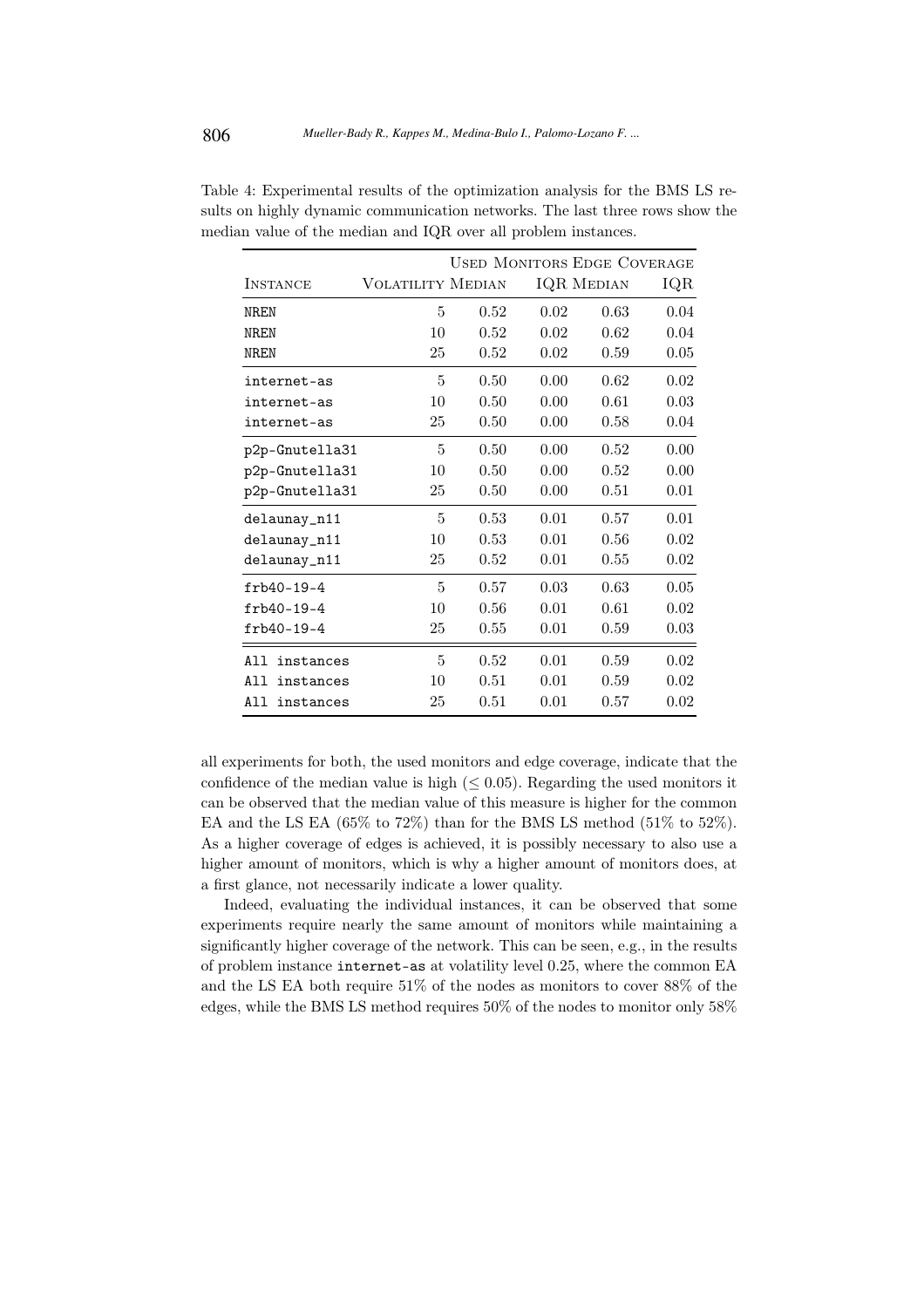|                  |                   |      |      | <b>USED MONITORS EDGE COVERAGE</b> |      |
|------------------|-------------------|------|------|------------------------------------|------|
| <b>INSTANCE</b>  | VOLATILITY MEDIAN |      |      | <b>IQR MEDIAN</b>                  | IQR  |
| <b>NREN</b>      | 5                 | 0.43 | 0.01 | 1.00                               | 0.00 |
| NR.F.N           | 10                | 0.46 | 0.01 | 1.00                               | 0.00 |
| <b>NREN</b>      | 25                | 0.52 | 0.02 | 1.00                               | 0.00 |
| internet-as      | 5                 | 0.54 | 0.00 | 0.97                               | 0.00 |
| internet-as      | 10                | 0.53 | 0.00 | 0.96                               | 0.00 |
| internet-as      | 25                | 0.51 | 0.00 | 0.88                               | 0.01 |
| p2p-Gnutella31   | 5                 | 0.58 | 0.00 | 0.84                               | 0.00 |
| p2p-Gnutella31   | 10                | 0.57 | 0.00 | 0.81                               | 0.01 |
| p2p-Gnutella31   | 25                | 0.55 | 0.00 | 0.74                               | 0.01 |
| delaunay_n11     | 5                 | 0.78 | 0.01 | 1.00                               | 0.00 |
| delaunay_n11     | 10                | 0.79 | 0.01 | 1.00                               | 0.00 |
| delaunay_n11     | 25                | 0.80 | 0.01 | 0.98                               | 0.00 |
| $frb40-19-4$     | 5                 | 0.99 | 0.01 | 1.00                               | 0.00 |
| $frb40-19-4$     | 10                | 0.99 | 0.01 | 1.00                               | 0.00 |
| $frb40-19-4$     | 25                | 0.99 | 0.01 | 1.00                               | 0.00 |
| AJI<br>instances | 5                 | 0.72 | 0.00 | 1.00                               | 0.00 |
| All<br>instances | 10                | 0.69 | 0.01 | 0.99                               | 0.00 |
| instances<br>All | 25                | 0.65 | 0.01 | 0.97                               | 0.00 |

Table 5: Experimental results of the optimization analysis for the LS EA results on highly dynamic communication networks. The last three rows show the median value of the median and IQR over all problem instances.

of the whole network.

In the experiments conducted, it can be observed that in case the volatility level is higher, the edge coverage and used monitors are both reduced. However, it can also be observed that the size of the problem instance, i.e., the number of nodes and links of the network, has a much higher impact on result quality than the volatility level. For most of the small instances, e.g., NREN or delaunay\_n11, an (almost) full coverage is achieved, while most of the larger instances leave room for further improvement, e.g., p2p-Gnutella31. While the latter is obvious due to an increase of the search space of the problem, it is a positive observation that the proposed search heuristics show such a level of robustness to counteract changes in the dynamic problem instances.

The aforementioned behavior is substantiated by the runtime behavior plots in Figure 1. For the experiments using the common EA or LS EA, it can be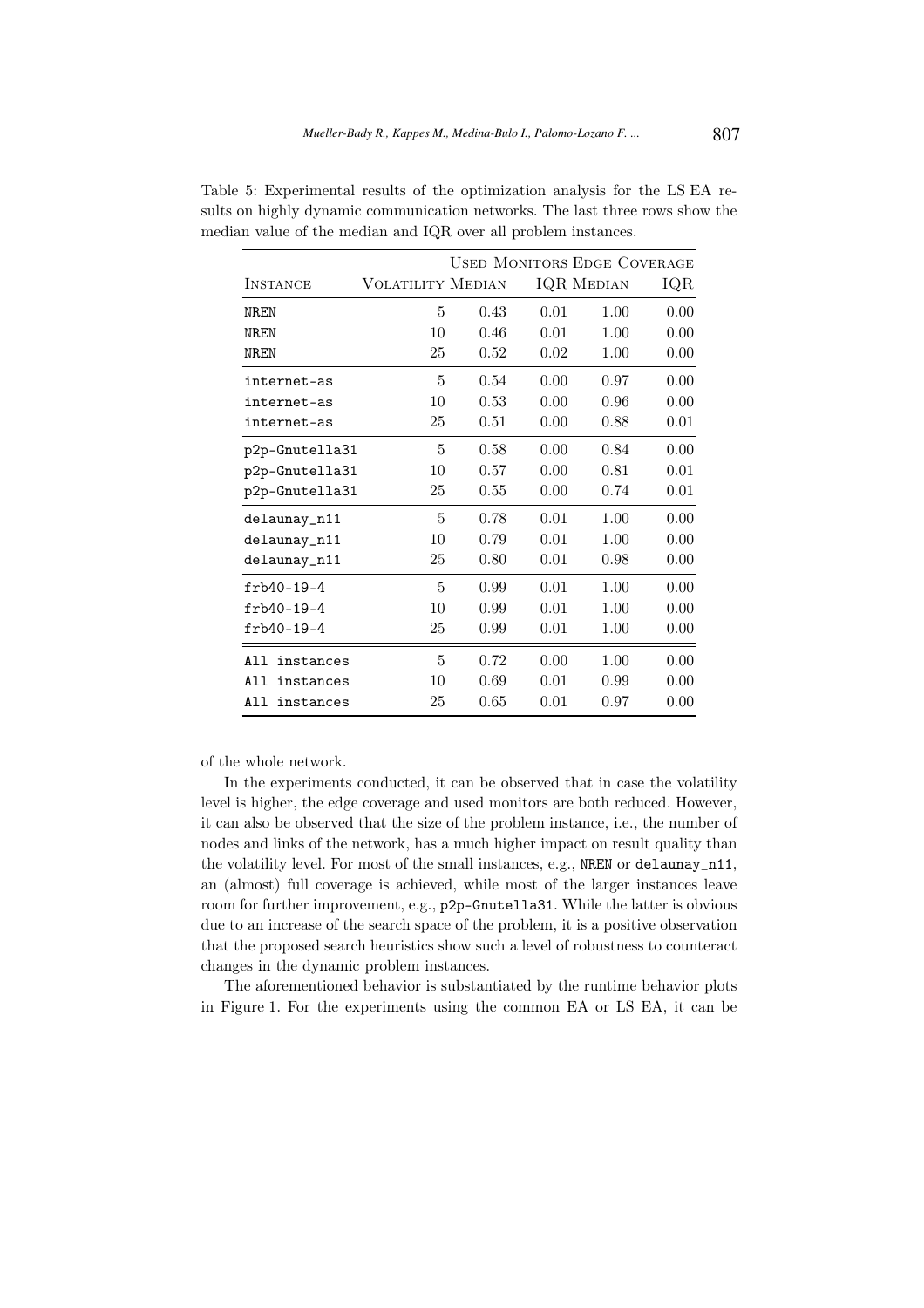Table 6: Experimental results of the wall-clock runtime analysis (in seconds) for the optimization for all methods under study on highly dynamic communication networks. The last three rows show the median value of the median and IQR over all problem instances.

|                  |            | COMMON EA   |                            |                | LS EA                                              |                | BMS LS |
|------------------|------------|-------------|----------------------------|----------------|----------------------------------------------------|----------------|--------|
| <b>INSTANCE</b>  | VOLATILITY | <b>MEAN</b> | <b>SD</b>                  | <b>MEAN</b>    | SD                                                 | <b>MEAN</b>    | SD     |
| <b>NREN</b>      | 5          | 4.87        | 1.44                       | 4.72           | 1.30                                               | 5.82           | 2.13   |
| <b>NREN</b>      | 10         | 4.75        | 1.27                       | 5.06           | 1.50                                               | 5.84           | 2.05   |
| <b>NREN</b>      | 25         | 5.62        | 1.40                       | 5.44           | 1.40                                               | 6.44           | 1.77   |
| internet-as      | 5          | 460.11      | 157.70                     | 486.18         | 176.14                                             | 575.85         | 258.34 |
| internet-as      | 10         | 616.30      | 233.37                     | 624.62         | 487.13                                             | 819.18         | 649.40 |
| internet-as      |            | 25 1048.75  |                            | 517.40 1070.56 |                                                    | 707.96 1017.95 | 823.71 |
| p2p-Gnutella31   | 5          | 979.97      | 584.36                     | 859.90         | 572.59                                             | 954.91         | 500.56 |
| p2p-Gnutella31   |            | 10 1118.57  |                            | 423.42 1229.79 |                                                    | 758.71 1371.82 | 824.94 |
| p2p-Gnutella31   |            |             |                            |                | 25 2004.57 1059.25 1978.52 1205.57 1854.74 1022.97 |                |        |
| delaunay_n11     | 5          | 12.99       | 3.48                       | 13.67          | 3.99                                               | 18.03          | 5.66   |
| delaunay_n11     | 10         | 13.17       | 3.73                       | 13.23          | 3.42                                               | 18.56          | 6.52   |
| delaunay_n11     | 25         | 14.19       | 3.60                       | 14.49          | 4.01                                               | 18.02          | 7.22   |
| $frb40-19-4$     | 5          | 898.80      |                            | 324.07 1083.00 | 713.02                                             | 848.46         | 523.49 |
| $frb40-19-4$     | 10         | 1310.37     |                            | 829.11 1236.65 |                                                    | 698.32 1080.71 | 554.48 |
| $frb40-19-4$     |            |             | 25 1535.09 1056.41 1512.38 |                |                                                    | 825.64 1281.61 | 839.29 |
| A11<br>instances | 5          | 292.08      | 171.30                     | 281.80         | 158.70                                             | 349.38         | 142.38 |
| All<br>instances | 10         | 379.45      | 230.87                     | 454.93         | 256.07                                             | 447.63         | 290.47 |
| All<br>instances | 25         | 622.89      | 453.97                     | 544.44         | 457.27                                             | 675.65         | 399.82 |

observed that smaller instances as NREN reach a state of (almost) full coverage early in the search process (after around 10% of the total number of evaluations). After reaching a sufficiently high coverage, the optimization starts to find solutions with a lower amount of monitors while maintaining the coverage as indicates in the plots. The same behavior also holds for runtime plots of instance delaunay\_n11. The volatility level influences the search by slightly reducing optimization speed, as indicated by the plots. However, in case of larger instances, full coverage is possibly not reached yet, but the runtime behaviour plot indicates a steady improvement over the whole runtime. Hence, providing a higher number of evaluations is supposed to lead to further improvement of the results.

An important factor for practical applicability of reactive network optimiza-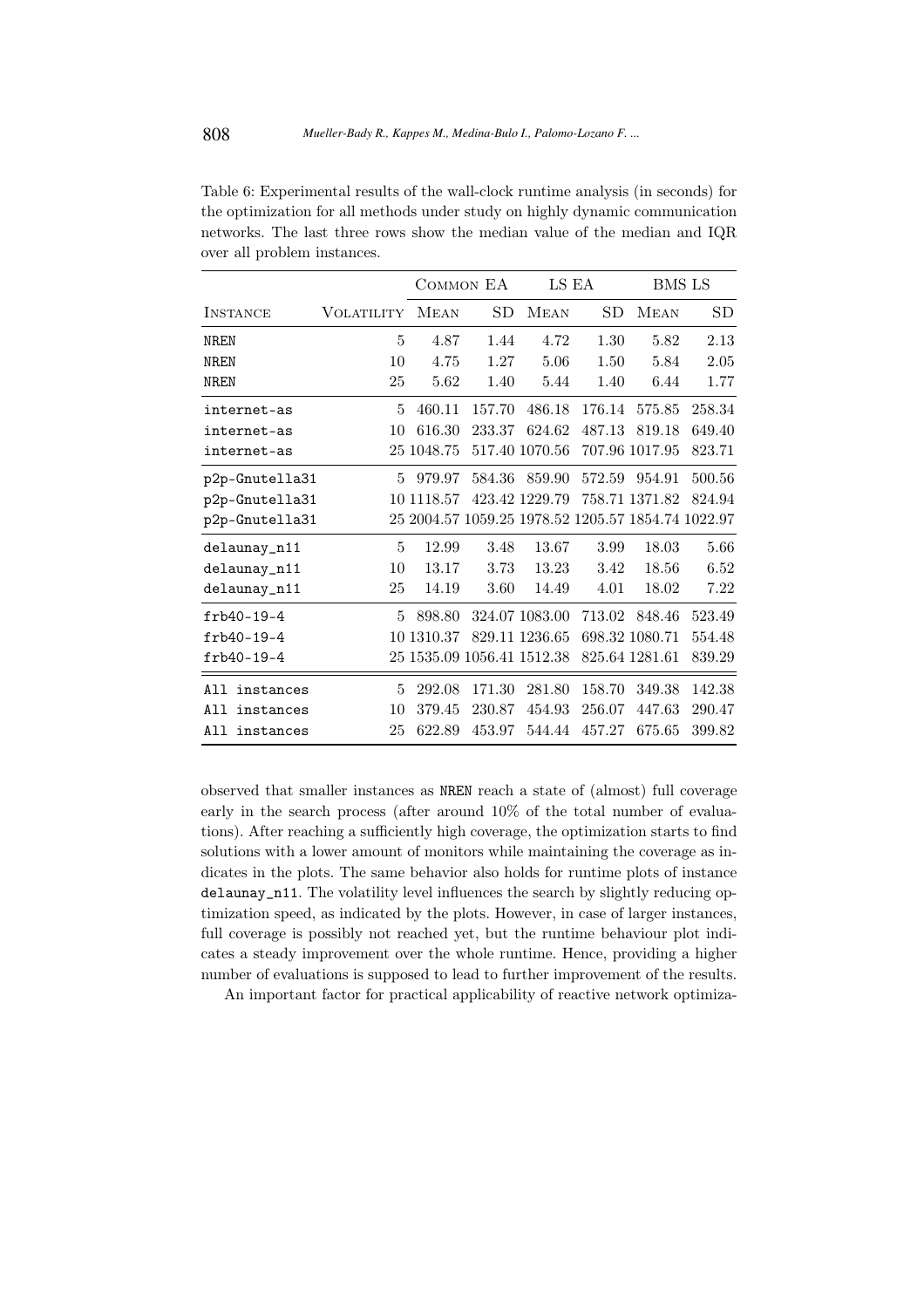|                 |    |            |          |            | EA vs. BMS LS LS EA vs. BMS LS                                        | LS EA vs. EA |           |
|-----------------|----|------------|----------|------------|-----------------------------------------------------------------------|--------------|-----------|
| <b>INSTANCE</b> |    |            |          |            | VOLAT. $p$ -VALUE STATISTIC $p$ -VALUE STATISTIC $p$ -VALUE STATISTIC |              |           |
| NREN            | 5  | $\ll 0.01$ | 10 000.0 | $\ll 0.01$ | 10 000.0                                                              | 0.38         | 5 1 2 2.5 |
| <b>NREN</b>     | 10 | $\ll 0.01$ | 10 000.0 | $\ll 0.01$ | 10 000.0                                                              | 0.38         | 5 1 2 2.5 |
| <b>NREN</b>     | 25 | $\ll 0.01$ | 10 000.0 | $\ll 0.01$ | 10 000.0                                                              | 0.38         | 5 1 2 2.5 |
| internet-as     | 5  | $\ll 0.01$ | 10 000.0 | $\ll 0.01$ | 10 000.0                                                              | 0.82         | 4619.0    |
| internet-as     | 10 | $\ll 0.01$ | 10 000.0 | $\ll 0.01$ | 10 000.0                                                              | 0.82         | 4619.0    |
| internet-as     | 25 | $\ll 0.01$ | 10 000.0 | $\ll 0.01$ | 10 000.0                                                              | 0.82         | 4619.0    |
| p2p-Gnutella31  | 5  | $\ll 0.01$ | 10 000.0 | $\ll 0.01$ | 10 000.0                                                              | 0.50         | 4998.5    |
| p2p-Gnutella31  | 10 | $\ll 0.01$ | 10 000.0 | $\ll 0.01$ | 10 000.0                                                              | 0.50         | 4998.5    |
| p2p-Gnutella31  | 25 | $\ll 0.01$ | 10 000.0 | $\ll 0.01$ | 10 000.0                                                              | 0.50         | 4998.5    |
| delaunay_n11    | 5  | $\ll 0.01$ | 10 000.0 | $\ll 0.01$ | 10 000.0                                                              | 0.64         | 4853.5    |
| delaunay_n11    | 10 | $\ll 0.01$ | 10 000.0 | $\ll 0.01$ | 10 000.0                                                              | 0.64         | 4853.5    |
| delaunay_n11    | 25 | $\ll 0.01$ | 10 000.0 | $\ll 0.01$ | 10 000.0                                                              | 0.64         | 4853.5    |
| $frb40-19-4$    | 5  | $\ll 0.01$ | 10 000.0 | $\ll 0.01$ | 10 000.0                                                              | 0.03         | 5796.0    |
| $frb40-19-4$    | 10 | $\ll 0.01$ | 10 000.0 | $\ll 0.01$ | 10 000.0                                                              | 0.03         | 5796.0    |
| $frb40-19-4$    | 25 | $\ll 0.01$ | 10 000.0 | $\ll 0.01$ | 10 000.0                                                              | 0.03         | 5796.0    |

Table 7: Statistics and p-values for testing the optimization hypotheses  $H_1$ ,  $H2_1$ , and  $H3_1$ .

Table 8: Summary for statistical analysis over all problem instances. Shows percentage of problem instances where  $p \leq 0.05$  per volatility level.

| <b>INSTANCE</b> |    | VOLATILITY EA VS. BMS LS LS EA VS. BMS LS LS EA VS. EA |         |         |
|-----------------|----|--------------------------------------------------------|---------|---------|
| All instances   | Ð  | 100%                                                   | $100\%$ | 17.95\% |
| All instances   | 10 | 100%                                                   | 100%    | 17.95%  |
| All instances   | 25 | 100\%                                                  | 100\%   | 17.95%  |

tion is the absolute wall-clock runtime of the optimization. As these values are highly dependent on the implementation and scales with the hardware used, it should be considered a rough estimate and as comparison between different problem instance attributes and optimization method parameters. As can be seen in Table 6, runtime of individual experiments having 100 000 evaluations is between several seconds for smaller instances up to several minutes for larger ones. One significant factor increasing runtime is the volatility level. However, as the experiments are carried out generating the different models on the fly during the optimization process, this behavior might be implementation-related and may be reduced in case another implementation is used, the models are precomputed or the information about changes in the network is gathered differently. Regarding all instances, there seems to be no major difference between the different optimization methods. Hence, in case of a volatility level of 0.05, it is possible to do  $\approx 325$  evaluations per second while having a volatility level of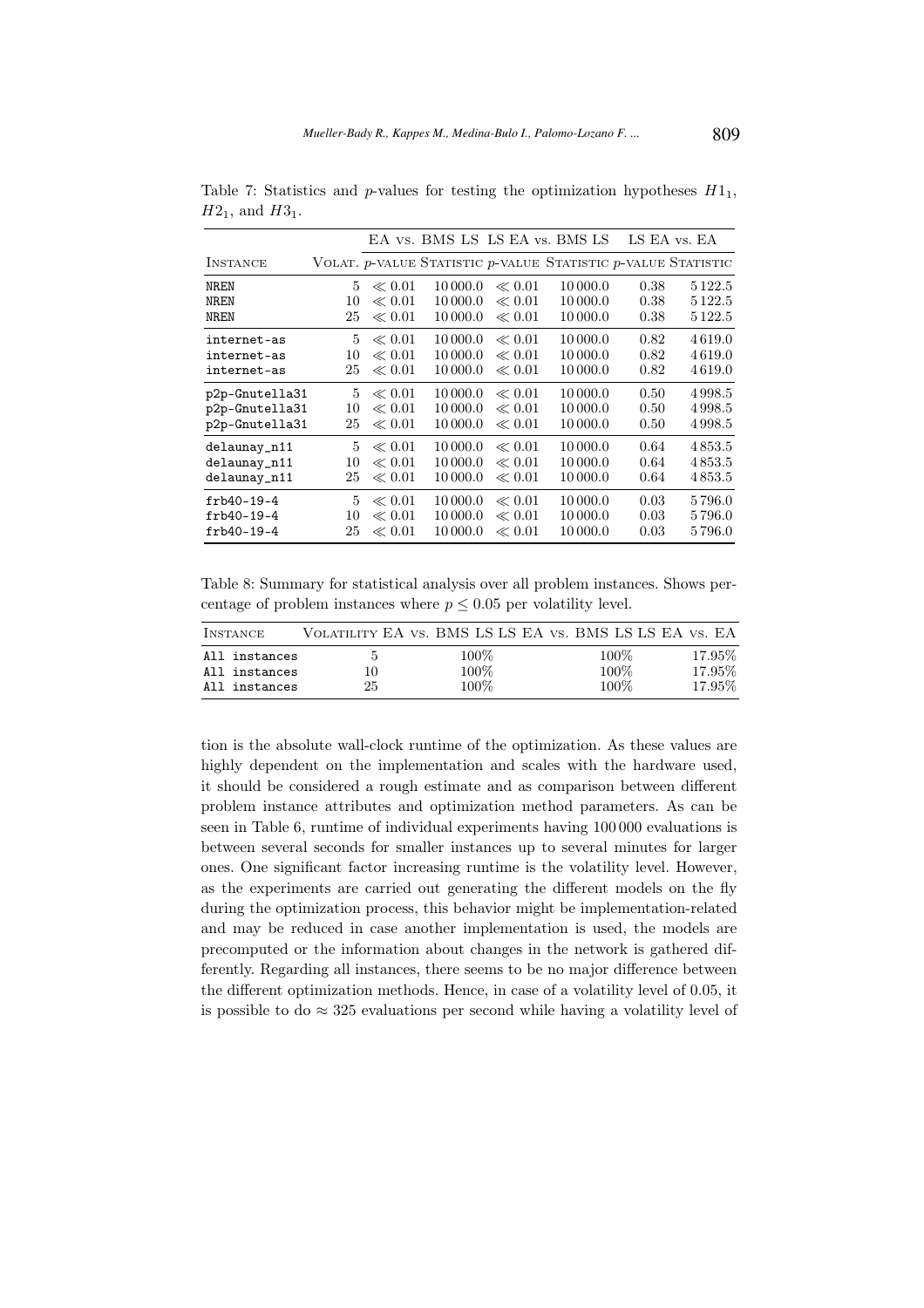0.25 decreases this rate to  $\approx$  194 evaluations per second.

With respect to the comparison of the individual methods, the statistical analysis as shown in Tables 7 and 8 offer meaningful results. Comparing the common EA with the BMS LS, the statistics offer the unambiguous results that the common EA outperforms the BMS LS on all problem instances. Therefore, null hypothesis  $H1_0$  can be rejected accepting hypothesis  $H1_1$ : yes, the median fitness of the best solutions is improved using an EA for optimization of highly-dynamic communication networks as opposed to using a BMS LS heuristic. Hence, research question  $RQ2$  can be answered: yes, the proposed EA does improve the solutions compared to the common BMS LS in the optimization of highly-dynamic communication networks.

The same holds for the comparison between the LS EA and the BMS LS methods. Here, the hybrid LS EA offers significantly better results on all problem instances under study. There is also sufficient evidence to reject null hypothesis  $H2_0$  and thus accept  $H2_1$ : yes, the median fitness of the best solutions is improved when a LS EA is used for optimization of highly-dynamic communication networks as opposed to using a BMS LS heuristic. This leads to the answer of research question RQ3: yes, the LS EA does improve the solutions compared to the common BMS LS in the optimization of highly-dynamic communication networks.

Regarding the last hypothesis,  $H3<sub>1</sub>$ , results of the comparison of the common EA and the hybrid LS EA have to be evaluated. According to Table 8, only in 17% of the problem instances under study, the LS EA generated significantly better results than the common EA. As this is not sufficient to reject  $H3_0$  generally, the hypothesis  $H3_1$  must also be rejected: no, the median fitness of the best solutions is not improved when the LS EA is used for optimization of highly-dynamic communication networks as opposed to using the EA. As for the hypothesis, the related research question RQ4 must also be declined: no, the proposed LS EA does not necessarily improve the solutions compared to the EA in the optimization of highly-dynamic communication networks.

However, even though there is no clear distinction between a pure EA and a hybrid LS EA possible, both methods offer promising results for the reactive heuristic optimization of highly-dynamic communication infrastructures as shown by the results of the experiments conducted. Therefore, the general research question RQ1 can be answered: yes, it is possible to optimize highlydynamic communication network infrastructures using the proposed heuristic search.

#### 6.3 A Note on Complexity

Unfortunately, the tractability of this problem in the general case, even for the simplest MVC variant, is an open problem. All we can offer is a crude worst-case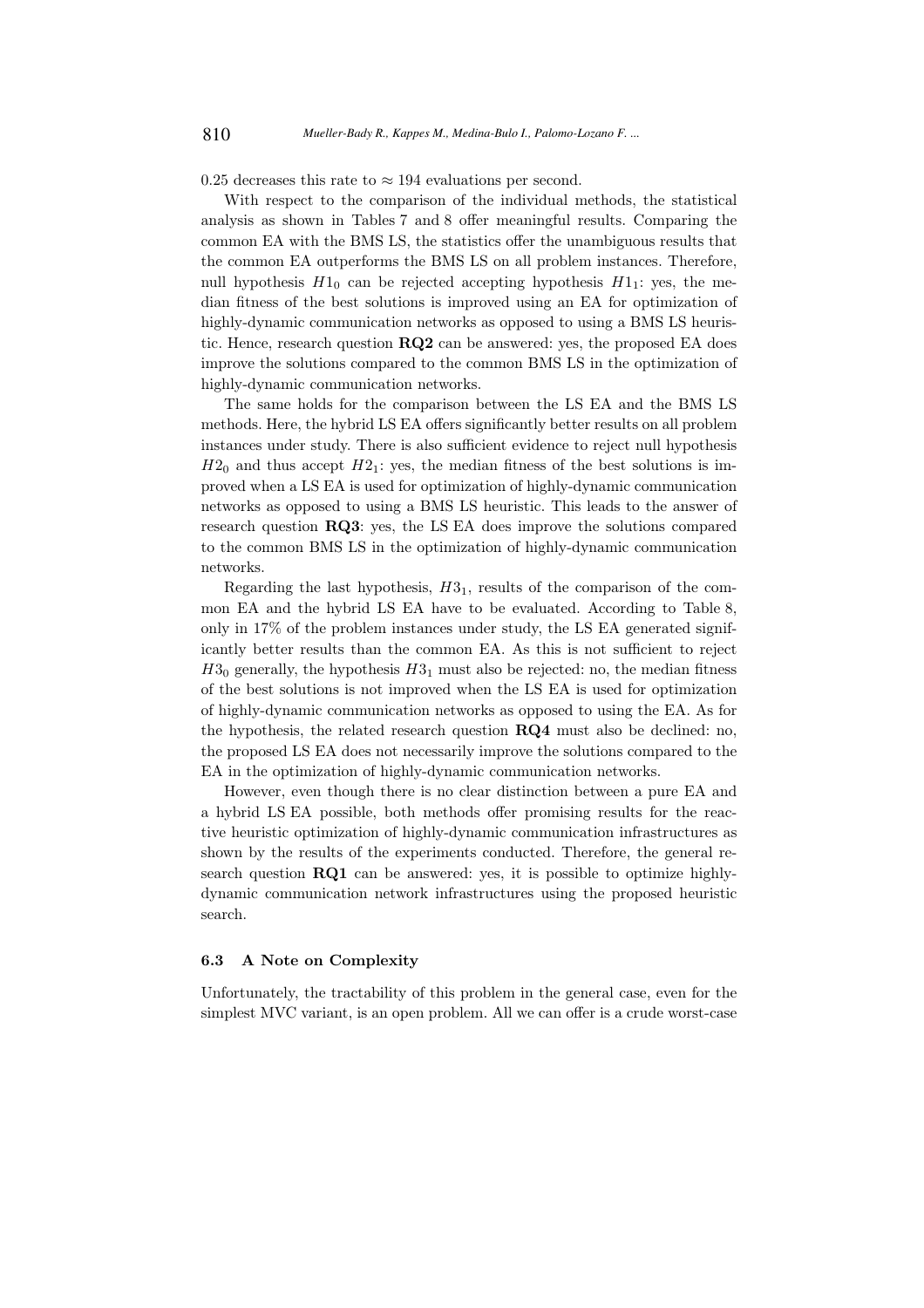estimation for the computational problem involved, based on Complexity Theory. As with any other  $\mathcal{NP}$ -hard problem, the best we can say is that it seems to require superpolynomial time in the worst case. This is a general result that can be stated independently of the particular algorithm and implementation used, as long as  $\mathcal P$  is not equal to  $\mathcal N\mathcal P$ . In fact, no algorithm with subexponential worstcase time is known for any  $N\mathcal{P}$ -hard problem and, what is more, such algorithms cannot exist under the Exponential Time Hypothesis (ETH) [Impagliazzo and Paturi, 2001].

It is true that we are fortunate that algorithms for hard problems may behave much better in practice for small and even medium-size instances and, sometimes, for some large instances. Of course, according to Complexity Theory,  $\mathcal{NP}$ -hardness implies that this does not prevent the existence of pathological or ill-conditioned instances of even moderate size that can drive any exact algorithm to its exponential worst case. One could think that the situation should be better than this, as we are not in fact guaranteeing an exact solution, but trying to approximate the optimal solution. However, this is not the case. Unless,  $P = \mathcal{NP}$ , MVC cannot be approximated within a factor of 1.3606 [Dinur and Safra, 2005]. In fact, the classical greedy constant-factor approximation algorithm for this problem can just guarantee that the vertex cover found is twice as large as an optimal one.

Therefore, to go further, at the expense of exactness and of even constantfactor approximation guarantees, we decided to resort to metaheuristics. The problem is that for elaborate metaheuristic algorithms as the ones we present here, good behavior is a subject of empirical analysis, as there are many parameters involved and a formal analysis of, e.g., genetic algorithms is not possible with the current state of the art, save for the simplest algorithms and functions [Droste et al., 2002, Jansen and Wegener, 2006, Oliveto and Witt, 2015]. According to Neumann and Witt [Neumann and Witt, 2010]:

In recent years, a number of publications regarding stochastic search algorithms for the vertex cover problem have appeared. First, some simple evolutionary algorithms for single-objective optimization have been investigated on this problem. It is shown in Friedrich, Hebbinghaus, Neumann, He, and Witt (2007) that a natural single-objective approach which minimizes the number of vertices and penalizes the number of uncovered edges has an exponential optimization even on simple bipartite graphs. Additional negative results regarding the single-objective search algorithms were presented by Oliveto, He, and Yao (2009) and Oliveto, He, and Yao (2008), who show that the use of populations in single-objective formulations does not necessarily allow for a significant increase in success probability.

The aforementioned algorithms are the  $(1 + 1)$  EA and the simplest Ran-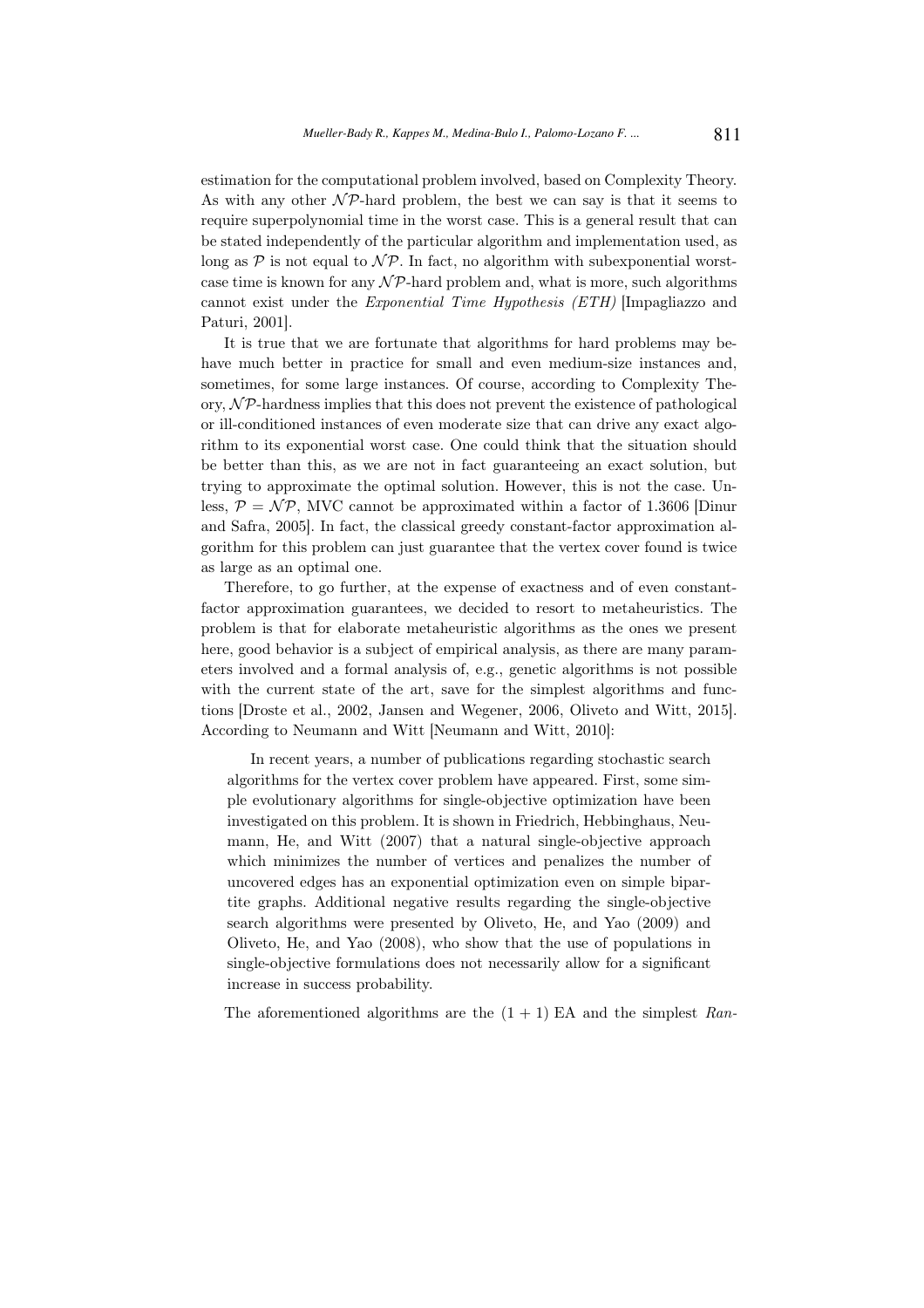domized Local Search (RLS) algorithm. Most available theoretical results are restricted to these algorithms. As the algorithms that we propose are not so simple and the functions to optimize are rather complex, all that we can say is that, for a fixed size of the population, the number of evaluations is the main parameter through which the execution time can be controlled. Whichever the true complexity is, it increases linearly with the number of evaluations and, as we are interested in dynamic optimization, we work backwards: we fix a time window and try to do our best in the available time, i.e., in this case the number of evaluations.

However, thanks to extensive experimentation, we can show evidence that problems large enough to be of practical interest in our domain can be solved by our techniques. The authors provide 15 additional pages of data backing this statement, with experimental results showing that we can get reasonable approximations dynamically.<sup>2</sup>

### 7 Conclusion and Outlook

In this paper, the general applicability of heuristic methods for reactive optimization of highly-dynamic communication networks has been studied. Due to the increasing complexity and dynamics of modern communication networks, a steady optimization of communication networks becomes more and more inevitable for providing reliable communication infrastructures of high quality.

As described in more detail in the previous sections, a successful application of optimization heuristics in conjunction with the developing software-defined networking and network function virtualization standards enable a new way of automated and reactive network management. Here, several established methods for network optimization have been applied and compared scientifically, using the known  $\mathcal{NP}$ -hard optimization monitor selection problem for testing the general applicability of the method to an exemplary but important problem in network management. As the results show, it is possible and efficient to use EAs for optimization of communication networks. The main research question, whether it is possible to optimize highly-dynamic communication network infrastructures using a heuristic search method, could be confirmed based on comprehensive experiments on a variety of 39 different real-world and synthetic benchmark problem instances.

This research is a first step towards an effective, reactive, and automated network management and forms the base for possible interesting future aspects. Due to the time-criticality of the problem, experiments in a live environment of adequate size is one major aspect of future research, tuning the optimization methods according to the target environment. Furthermore, replacing the

<sup>2</sup> Please, find the data as raw CSV files and a PDF summary in https://github.com/rmuellerb/DynamicOptimizationData.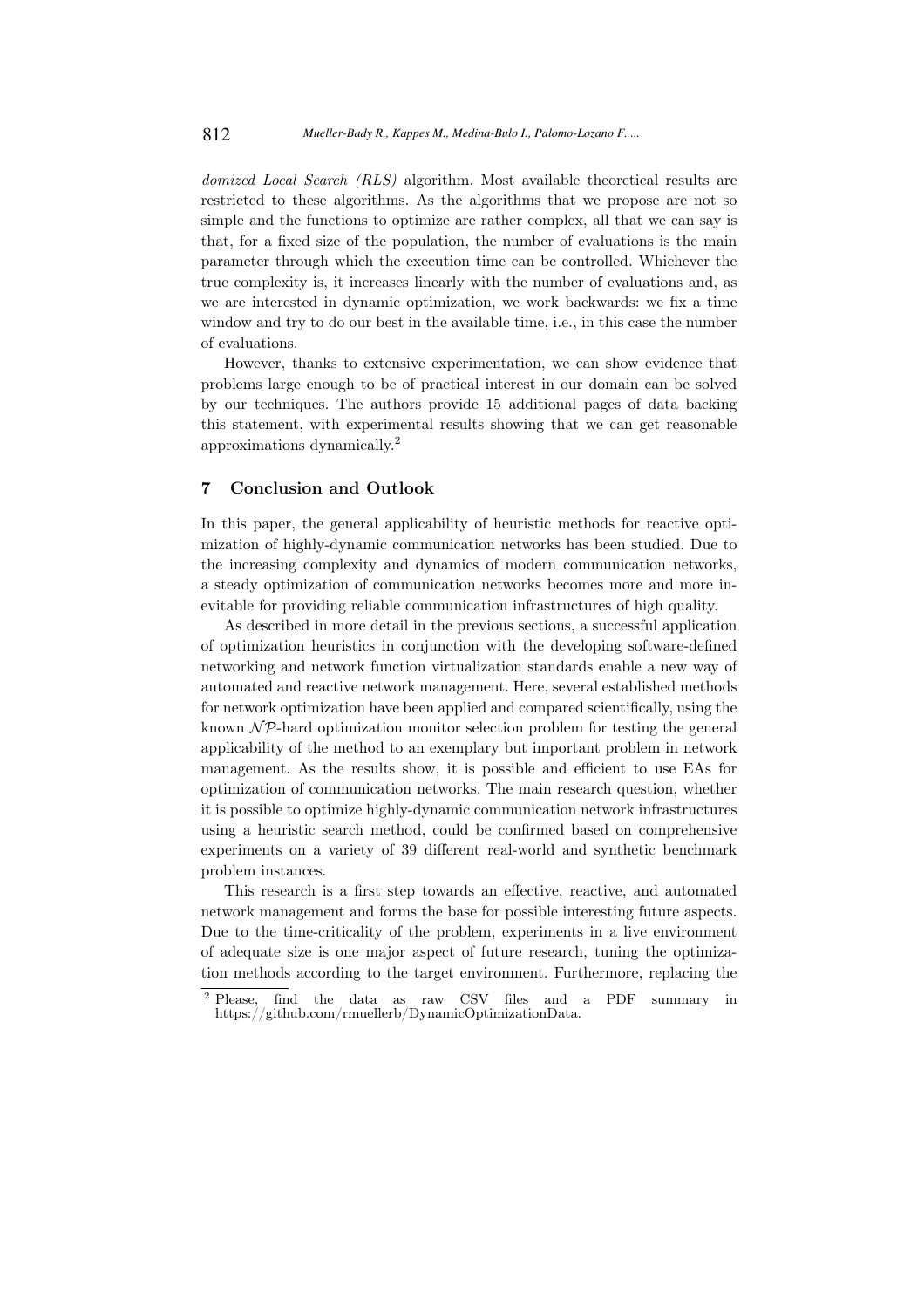generation of random changes in the network with realistic changes obtained from the actual network using SDN or NFV and measuring the performance are other interesting aspects. An extensive comparison of further methods using, e.g., aforementioned NuMVC, FastVC or a different bio-inspired heuristic, could be interesting in order to find the most suitable heuristic for optimization of highly-dynamic communication networks and further improve the effectiveness of the presented approach.

### Acknowledgements

We would like to take the chance to thank the reviewers for providing constructive and helpful feedback to enhance the quality of this paper. This work has been funded by the Spanish Ministry of Economy and Competitiveness (National Program for Research, Development and Innovation) and with funds of the European Union (European Regional Development Fund - ERDF), project DArDOS TIN2015-65845-C3-3-R and project FAME (RTI2018-093608-B-C33). Responsible for the content are the authors.

### References

- [Atiqullah and Rao, 1993] Atiqullah, M. M. and Rao, S. (1993). Reliability optimization of communication networks using simulated annealing. Microelectronics Relia $bili tu$  33(9) $\cdot$ 1303–1319.
- [Baccelli and Zuyev, 1999] Baccelli, F. and Zuyev, S. (1999). Poisson-Voronoi Spanning Trees with Applications to the Optimization of Communication Networks. Operations Research, 47(4):619–631.
- [Beyer and Schwefel, 2002] Beyer, H.-G. and Schwefel, H.-P. (2002). Evolution strategies - A comprehensive introduction. Natural Computing, 1(1):3–52.
- [Branke and Schmeck, 2003] Branke, J. and Schmeck, H. (2003). Designing Evolutionary Algorithms for Dynamic Optimization Problems, pages 239–262. Springer Berlin Heidelberg, Berlin, Heidelberg.
- [Cai, 2015] Cai, S. (2015). Balance between complexity and quality: Local search for minimum vertex cover in massive graphs. In Proceedings of the 24th International Conference on Artificial Intelligence, pages 747—-753.
- [Cai et al., 2017] Cai, S., Lin, J., and Luo, C. (2017). Finding A Small Vertex Cover in Massive Sparse Graphs: Construct, Local Search, and Preprocess. Journal of Artificial Intelligence Research, 59:463–494.
- [Chauhan et al., 2017] Chauhan, A., Friedrich, T., and Quinzan, F. (2017). Approximating optimization problems using EAs on scale-free networks. In Proceedings of the Genetic and Evolutionary Computation Conference on - GECCO '17, pages 235–242, New York, New York, USA. ACM Press.
- [Chen et al., 2010] Chen, J., Kanj, I. A., and Xia, G. (2010). Improved upper bounds for vertex cover. Theoretical Computer Science, 411(40-42):3736–3756.
- [Chiang, 2009] Chiang, M. (2009). Nonconvex Optimization for Communication Networks. In Advances in Applied Mathematics and Global Optimization. Advances in Mechanics and Mathematics, pages 137–196.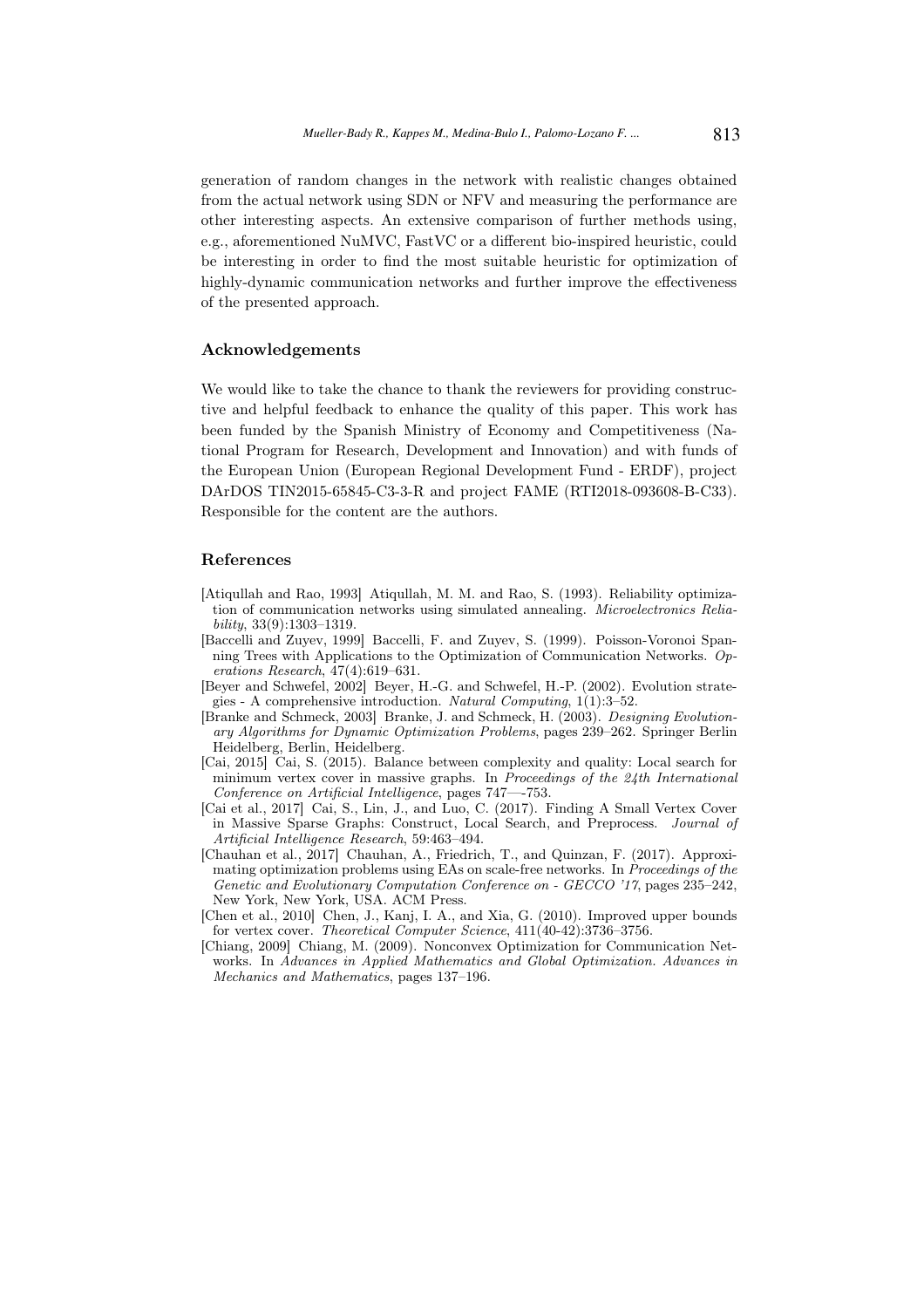- [Coello Coello, 2012] Coello Coello, C. A. (2012). Constraint-handling techniques used with evolutionary algorithms. In Proceedings of the fourteenth international conference on Genetic and evolutionary computation conference companion - GECCO Companion '12, GECCO '12, page 849, New York, New York, USA. ACM Press.
- [Cruz et al., 2011] Cruz, C., Gonzalez, J. R., and Pelta, D. A. (2011). Optimization in dynamic environments: a survey on problems, methods and measures. Soft Computing, 15(7):1427–1448.
- [Dasgupta et al., 2012] Dasgupta, M., Biswas, G. P., and Bhar, C. (2012). Optimization of multiple objectives and topological design of data networks using genetic algorithm. In 2012 1st International Conference on Recent Advances in Information Technology (RAIT), pages 256–262. IEEE.
- [Diestel, 2017] Diestel, R. (2017). Graph Theory, volume 173 of Graduate Texts in Mathematics. Springer Berlin Heidelberg, Berlin, Heidelberg, 5th edition.
- [Dinur and Safra, 2005] Dinur, I. and Safra, S. (2005). On the hardness of approximating vertex cover. Annals of Mathematics, 162:439–485.
- [Doerr et al., 2012] Doerr, B., Johannsen, D., and Winzen, C. (2012). Multiplicative Drift Analysis. Algorithmica, 64(4):673–697.
- [Droste et al., 2002] Droste, S., Jansen, T., and Wegener, I. (2002). On the analysis of the  $(1+1)$  evolutionary algorithm. Theoretical Computer Science, 276(1):51–81.
- [Gen and Cheng, 1999] Gen, M. and Cheng, R. (1999). Genetic Algorithms and Engineering Optimization, volume 7 of Wiley Series in Engineering Design and Automation. John Wiley & Sons, Inc., Hoboken, NJ, USA.
- [Hamming, 1950] Hamming, R. W. (1950). Error Detecting and Error Correcting Codes. Bell System Technical Journal, 29(2):147–160.
- [Holland and Leinhardt, 1971] Holland, P. W. and Leinhardt, S. (1971). Transitivity in Structural Models of Small Groups. Comparative Group Studies, 2(2):107–124.
- [Impagliazzo and Paturi, 2001] Impagliazzo, R. and Paturi, R. (2001). On the complexity of k-sat. Journal of Computer and System Sciences, 62(2):367–375.
- [ITU, 2013] ITU (2013). Facts and figures. In International Telecommunication Union, pages 14–16. Geneva, Switzerland.
- [Jansen and Wegener, 2006] Jansen, T. and Wegener, I. (2006). On the analysis of a dynamic evolutionary algorithm. Journal of Discrete Algorithms, 4(1):181–199.
- [Karp, 1972] Karp, R. M. (1972). Reducibility among Combinatorial Problems. In Complexity of Computer Computations, pages 85–103. Springer US, Boston, MA.
- [Knight et al., 2012] Knight, S., Falkner, N., Nguyen, H. X., Tune, P., and Roughan, M. (2012). I can see for miles: Re-visualizing the internet. IEEE Network, 26(6):26– 32.
- [Lagraa and Francois, 2017] Lagraa, S. and Francois, J. (2017). Knowledge discovery of port scans from darknet. In 2017 IFIP/IEEE Symposium on Integrated Network and Service Management (IM), pages 935–940. IEEE.
- [Leskovec et al., 2007] Leskovec, J., Kleinberg, J., and Faloutsos, C. (2007). Graph evolution. ACM Transactions on Knowledge Discovery from Data, 1(1):2–es.
- [Lopez-Ibanez et al., 2016] Lopez-Ibanez, M., Dubois-Lacoste, J., Perez Caceres, L., Birattari, M., and Stuetzle, T. (2016). The irace package: Iterated racing for automatic algorithm configuration. Operations Research Perspectives, 3:43–58.
- [Mann and Whitney, 1947] Mann, H. B. and Whitney, D. R. (1947). On a Test of Whether one of Two Random Variables is Stochastically Larger than the Other. The Annals of Mathematical Statistics, 18(1):50–60.
- [Marotta et al., 2017] Marotta, A., D'Andreagiovanni, F., Kassler, A., and Zola, E. (2017). On the energy cost of robustness for green virtual network function placement in 5G virtualized infrastructures. Computer Networks, 125:64–75.
- [Michalewicz et al., 2007] Michalewicz, Z., Schmidt, M., Michalewicz, M., and Chiriac, C. (2007). Adaptive Business Intelligence: Three Case Studies. In Studies in Computational Intelligence, volume 51, pages 179–196. Springer, Berlin, Heidelberg.